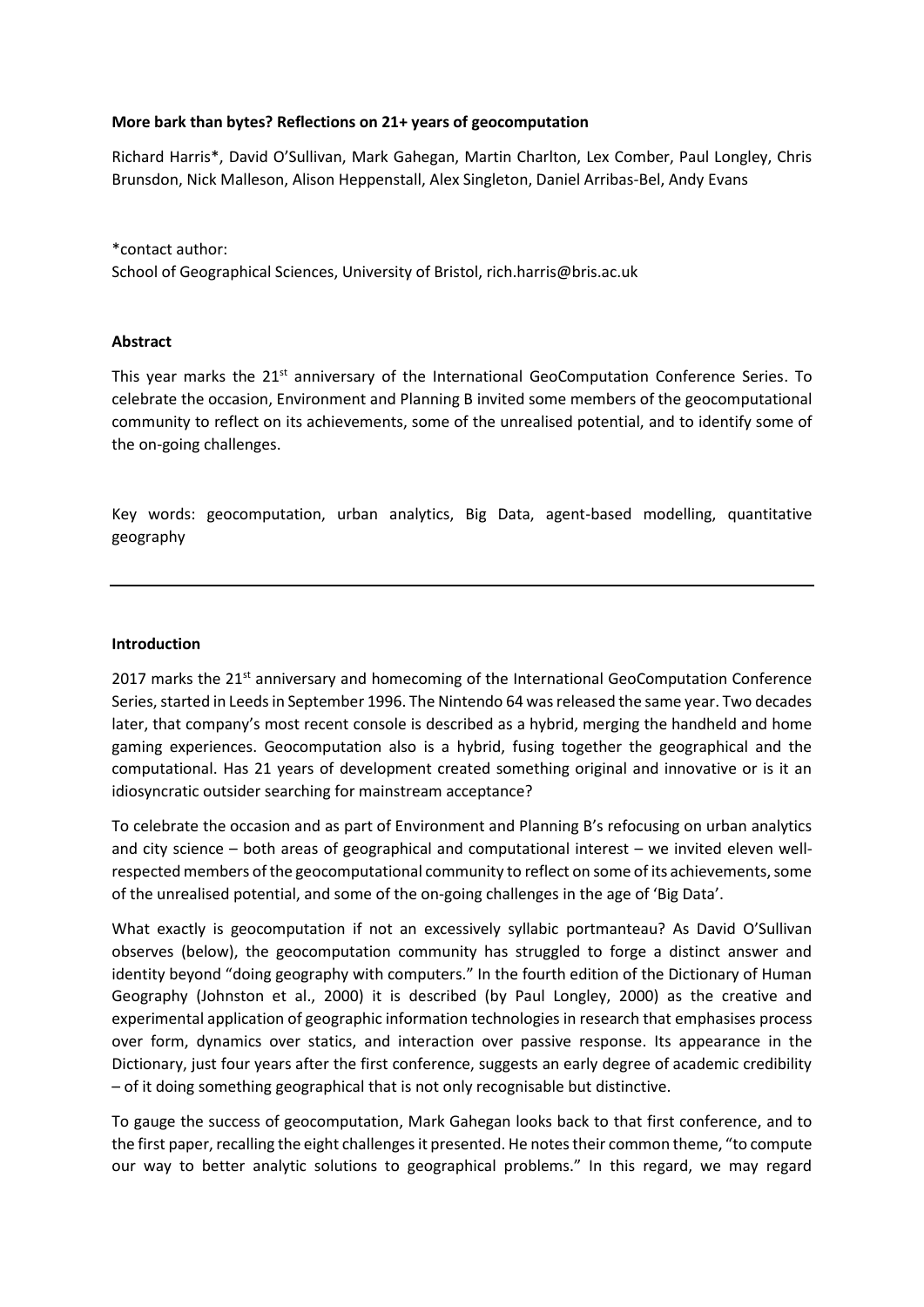geocomputation as prescient – an early response to the rising tide of ever more powerful computing and to the deluge of data it washes upon the shores of geographical interest because so much of those data are georeferenced. The optimist may see in this the opportunity to reinvigorate the ambition of spatial science: to further our understandings of spatial interactions and of spatial processes – timespace geographies, for example, the interactions between people and places, between urban forms and functions, about how cities evolve or 'work' as (chaotic) systems, or about how people behave and make decisions in different spatial places and contexts, and under varying social, economic and other constraints. And, it may do so in a way that lets the data do the talking through the brute force of computing; or, at least, in a way that is as much interested in exploring data geographically – searching for spatial variation, looking for localised departures from a general trend, finding something new, unexplained and spatially clustered – as it is about trying to 'prove' (in a statistical or classically econometric sense) more generalised 'laws' and theories.

However, rising tides deposit rubbish. As both Paul Longley and Lex Comber are aware, the freedom of geocomputation needs to be balanced against producing practical and usable findings that have at least some anchoring in theory, testable propositions and realistic representations of the observable geographic world. In addition, users should be suitably critical of what the data have and have not measured, and of the results they generate. The well-worn maxim of garbage in, garbage out still applies. However, data deluge need not lead to data junk if suitable checks and balances are in place, including what Chris Brunsdon advocates as reproducible research. The suite of localised and geographically weighted statistics outlined by Martin Charlton epitomise the coupling of the geo and the computational, grounded within a statistical framework to search for and not ignore the geographical patterning of a variable across a map. At a minimum, such methods provide a diagnostic tool to check the assumption of independence that infuse most statistical methods, including regression. But more than that, they challenge the whole idea of 'averaging away' spatial differences on the not unreasonable basis that those differences, and the processes that caused them, ought to be of some geographical interest.

If a goal of geocomputation is indeed to model social and economic processes, then on face value agent based models tick all the right boxes as they use data, computation, simulation, rules and randomisation to explores the links between theory, processes and geographical outcomes. Nick Malleson is hopeful that with the sorts of data collected under the rubric of smart cities, geocomputation has the potential to create reliable forecasts of urban dynamics. Alison Heppenstall is more questioning of the current state of play and its ability to model how real-world individuals really behave.

Therein lies the challenge. To quote Alison, "how can we use new forms of data to understand how real people shape and are shaped by geographical processes?" Phrased more broadly, how does all this computational power and all these data get us beyond measuring spatially differentiated outcomes to understanding better the processes that created those outcomes in the first place? How do we validate what we think we know about those processes and on what basis do we develop or discount existing theories? How does geocomputation engage with and contribute to the best of quantitative social science? And how do we do this in a way that has a wider impact, not locked away in the ivory towers of academia but engaging with commercial partners and teaching students the geocomputation skills they need to contribute to what Alex Singleton and Daniel Arribas-Bel call Geographic Data Science?

Looking back, it is clear that geocomputation has inspired a lot of computational and methodological innovation. Nevertheless, 21 is a coming of age. Apparently, the Switch is the fastest-selling console in Nintendo history. Can geocomputation also shape something distinctive in an era of knowing more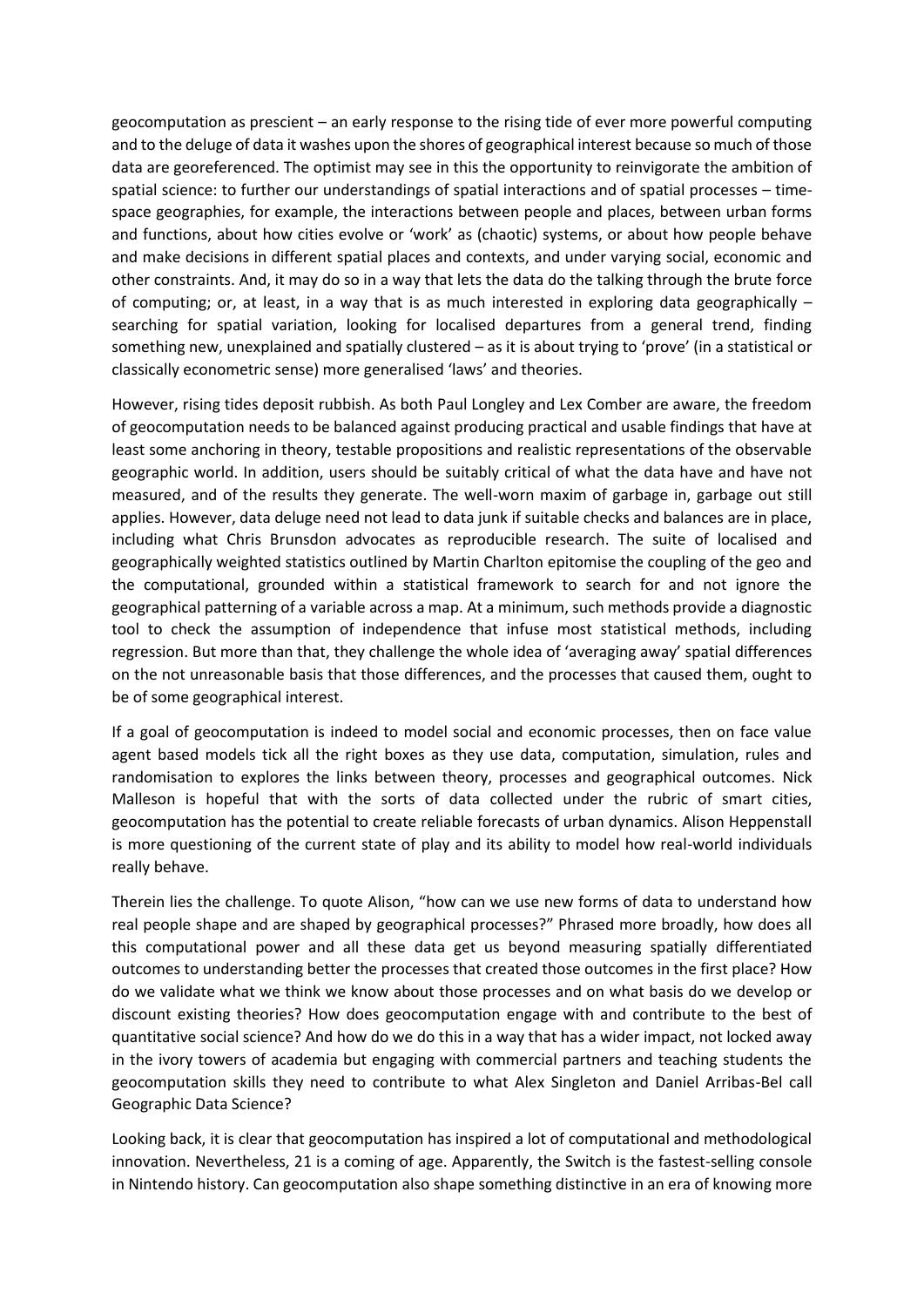yet understanding less (Lynch, 2016)? Andy Evans is optimistic. If it holds to what he describes as the core principles of rigor, sympathy, and imagination, geocomputation will continue to inspire, innovate and evolve, and there will be plenty more celebrations ahead.

*Richard Harris School of Geographical Sciences, University of Bristol*

### **What Geocomputation is** *For***: Doing** *Geography* **with Computers**

The geocomputation community has struggled to define itself clearly, and often is perceived as a quirky offshoot of geographical information science (GISci). However, self-consciously emerging in 1996 at the inaugural Leeds conference, a few years after Goodchild's (1992) calling into existence of GISci, it was clearly intended *not* to be GISci. Gahegan (1999) forcefully distances geocomputation from the "disabling" technology GIS, which has itself distanced quantitative geographers from geographical questions:

Geocomputation is a conscious attempt to move the research agenda back to geographical analysis, with or without GIS in tow [...] It is about not compromising the geography, nor enforcing the use of unhelpful or simplistic representations (p. 204).

It is difficult to argue plausibly that this goal has been achieved. Yet I am more optimistic now that it *might* be achieved, than I have been for some time.

Mark Gahegan's pithy argument bears revisiting. In essence, he suggests that GIS has been a "Disabling Technology" (op. cit., p. 203), because "GIS saw to it that geographers became the slaves of the computer, having to adopt the impoverished representational and analysis capabilities that GIS provided." Of course, there are advantages to adopting shrink-wrapped computer solutions, among them "getting some sleep and producing much prettier output" although anyone who has attempted to bend an obstinate GIS package to their will, might quibble with even this modest claim.

More substantively, a side-effect of the widespread adoption of GIS in government, business, education and beyond, has been the actualization of early GIS-boosters' dubious (at the time) claim that 80 per cent of all data has a spatial component. The source of this often-cited boast is unclear. The earliest I have managed to trace it is to a conference paper by Antenucci (1989) but the context makes clear that it was by then already a commonplace assertion. Chrisman (pers. comm.) suggests it was routinely made to persuade doubting local government purchasing officers of the wisdom of investing in then untested GIS software with uncertain utility. In any case, 80% seems a likely underestimate now looked at 30 or 40 years later. Data today are routinely encoded with a spatial reference at the moment of collection, be it an address or GPS coordinates, and if not can be readily associated with a spatial location in a matter of minutes. This is thanks to the astonishing success and widespread adoption of GIS and more recently web-mapping and related technologies.

Nevertheless, the "simplistic representations" which Gahegan bemoans remain. For the most part, the geography associated with data is encoded as a point, or a polygon. Together with other points or polygons these are assembled in spatial layers. Notwithstanding the many operations that contemporary GIS software can perform on and between spatial layers – which the web developer community at the time of writing is assiduously reinventing – the limits of points, polygons (and also grids) as representations of geography are apparent. Geographers, as a rule, are more interested in the (spatial) relations among things than in the things in themselves and in how processes play out at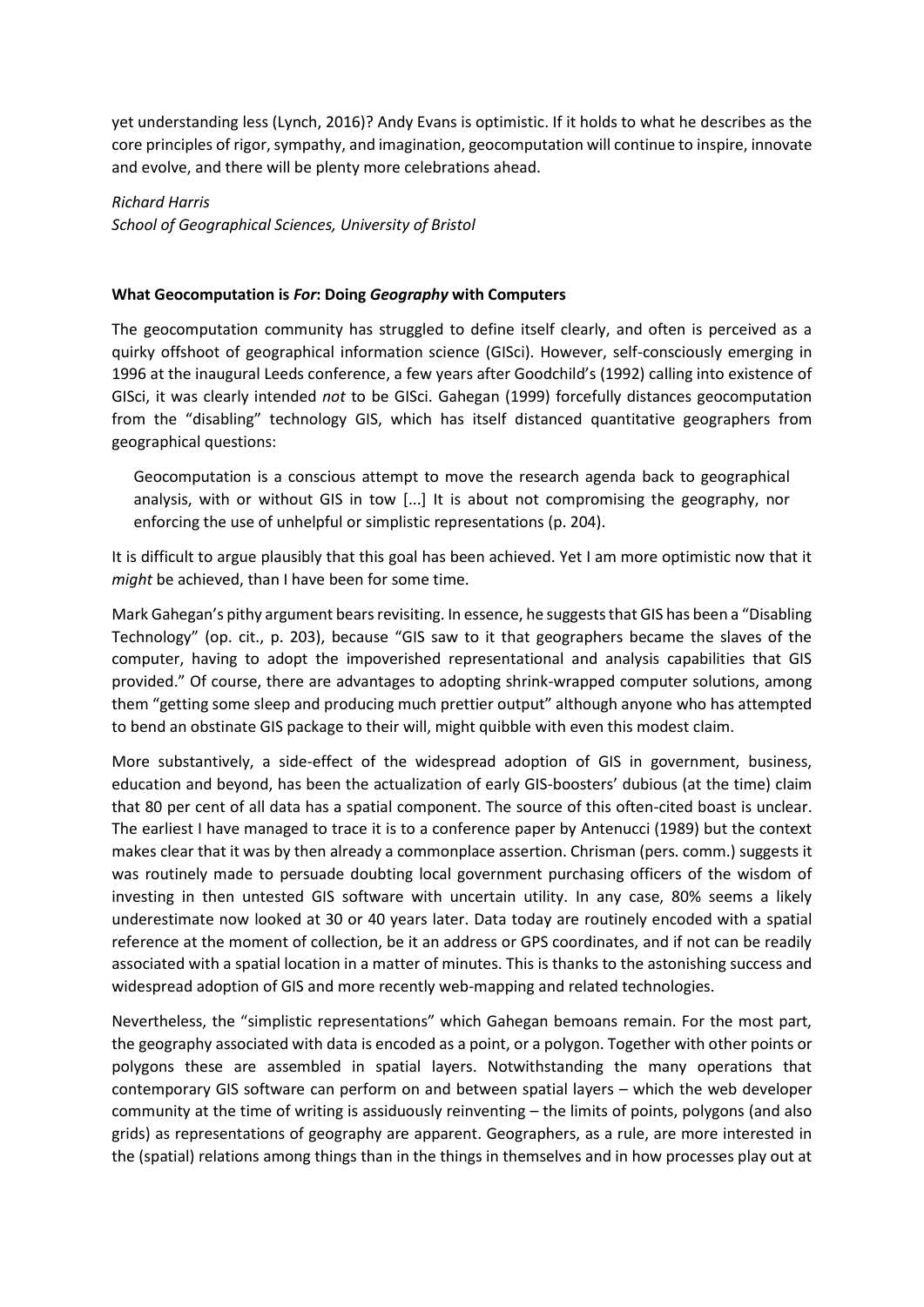multiple scales. How do spatial relations affect how things change over time, and how do those relations change over time and across scales as a result?

Such *geographical* concerns lay at the heart of geography's quantitative revolution of the 1960s and persisted into the 1970s (see Forer 1978, for example). It was only as the initial hope of incorporating space into statistical tools proved trickier than expected (Gould 1970), and the hoped-for one-to-one correspondence between processes and the patterns they produce proved a mirage (Olsson 1969) that the confidence (hubris?) of quantifiers waned. Meanwhile geography embraced other epistemologies, and some of the creative energy of would-be quantifiers was directed into building mainstream GIS and its accompanying infrastructure of data models, ontologies, algorithms and routinized analytical approaches.

Somewhat in the shadow of these developments we have seen the emergence of more open-ended, platform and data-model agnostic tools for the analysis of geographic data (see Brunsdon and Singleton 2014). This alternative geospatial ecosystem now seems ready for widespread adoption by geographers, without the same commitment to particular approaches to representation that GIS demands and subtly enforces. Geocomputation seems an apt label for this polyglot assortment of approaches. After all, as Helen Couclelis (1998) noted, if it weren't for the happy accident of the pronounceability of 'geo' as a prefix, we'd likely call it 'geographical computation'. And what else would a geographer with a computer be interested in?

*David O'Sullivan*

*Department of Geography, University of California, Berkeley*

### **Geocomputation's 21 year report card: B-, some good progress, but could try harder**

Geocomputation began in earnest with the conference at Leeds University in 1996 and rapidly became established as a vibrant research community (papers from the first gathering and all subsequent meetings are available at www.geocomputation.org). In the very first paper describing this new field, Stan Openshaw and Robert Abrahart (1996) defined a series of eight challenges that, for them, defined the direction (here paraphrased for brevity):

- 1. improving the resolution and precision of computational models;
- 2. computationally intensive statistical methods such as jack knifing and bootstrapping or the use of Monte Carlo significance tests in place of heavily assumption dependent classical alternatives;
- 3. improved optimisation methods that can use stochastic search or evolution strategies;
- 4. unsupervised learning methods to replace simplified statistical tools;
- 5. improving supervised computational models by removing simplifying assumptions, via neural methods;
- 6. adding more geographical knowledge into a problem (for example by using fuzzy logic);
- 7. tools for data mining, pattern recognition and cluster detection, including artificial life methods, that can search large data spaces;
- 8. application of new search techniques from machine vision.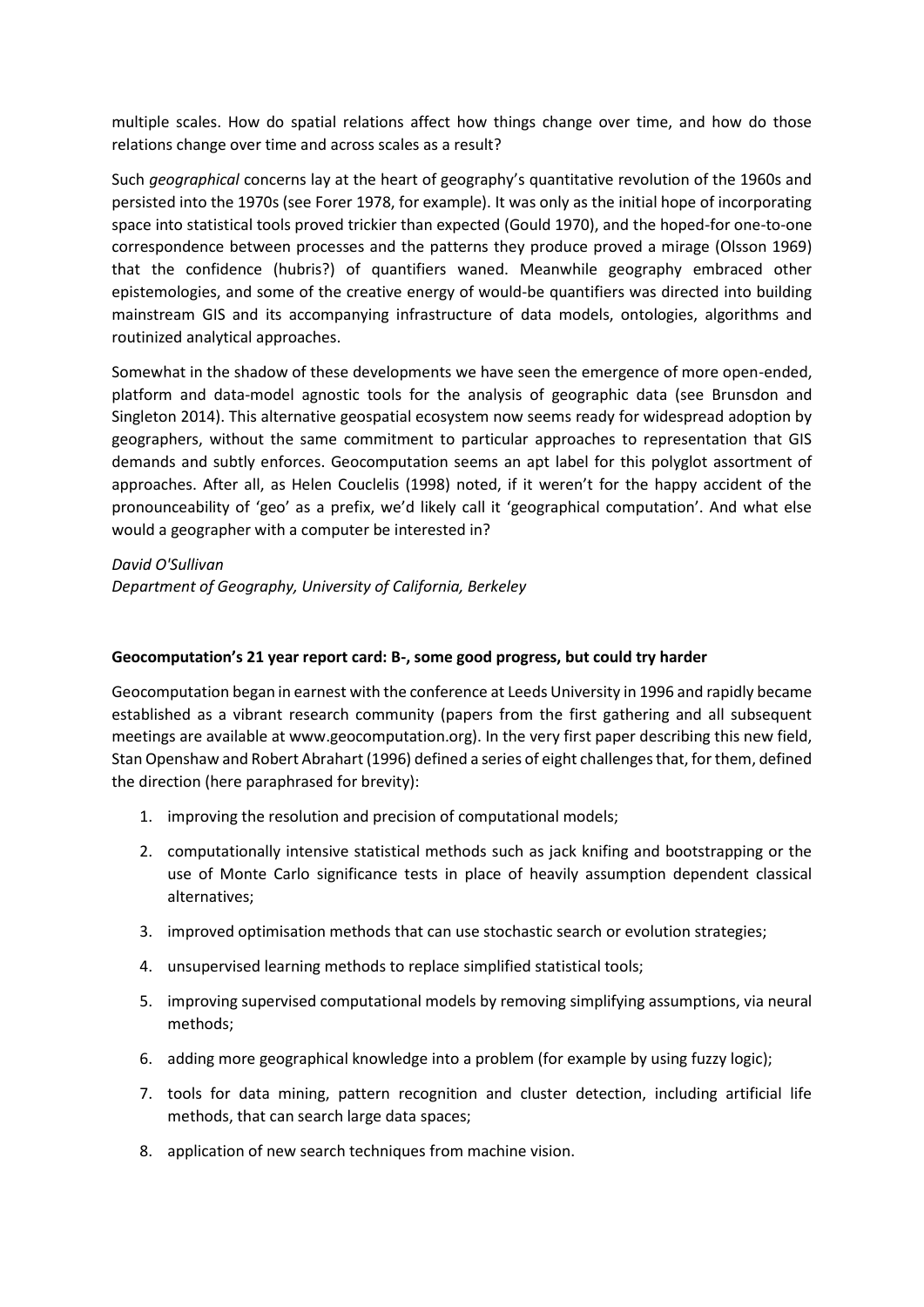Of these, the first three aim to leverage improvements in computational speed and scientific computing to offer more accurate, more scalable analysis, or the use of previously intractable statistical methods. The remainder aim to leverage what were recently pioneered techniques in machine learning and artificial intelligence. The common theme linking these challenges is the desire to compute our way to better analytic solutions to geographical problems, by continuously improving methods and leveraging Moore's Law. Geocomputation is an apt name for such a field.

How far have we got with this original agenda? Let's look at the high computing challenges first. At the beginnings of geocomputation, there was significant interest in high performance computing and GIS (e.g. Armstrong, 1995; Healey et al, 1997). At the time (1996), many universities had access to gigaFLOPS computing platforms—that is 10<sup>9</sup> floating-point operations per second, and the world's fastest computer could manage around 1 teraFLOPS (10<sup>12</sup> operations/sec). Access to this kind of computing power opened possibilities for many research communities in terms of new analysis methods and scaling up longstanding problems such as global climate and ocean circulation modelling.

Two decades on and many single CPUs can now sustain over 1 teraFLOPS; some researchers have access to petaFLOPS  $(10^{15})$  machines. I doubt there is an analytical question currently posed in geography that would need more compute power than that of the world's fastest computer (around 100 PFLOPS). But the problem is not raw power, it is scaling up our algorithms so that they can take advantage of such platforms via parallelization and optimisation. In this regard, geocomputation has achieved very little in the last twenty years: the re-expression of spatial algorithms and data structures onto established HPC templates (Asanovic, 2006) has proceeded intermittently with little concerted effort, a notable exception being the work to parallelise the GRASS open-source GIS (Akhter et al., 2010). However, there has been a late resurgence of interest in this topic, in large part due to the overlap of goals with CyberGIS and related cloud computing initiatives, (e.g. Shi et al., 2013; Satish, 2015; Stojanovic and Stojanovic, 2013).

Turning to machine learning and artificial intelligence, the report card is better. Machine learning techniques such as neural networks, decision trees, genetic algorithms and artificial life have received a steady stream of interest. Papers experimenting with their application in spatial analysis, remote sensing, and ecology appear quite regularly in the literature (e.g. Fisher, 2006; Wiley et al, 2003; Pijanowski, et al., 2002; Gahegan, 2000). More recently, the focus of such papers has moved from explaining and justifying these new methods to getting the best out of them and demonstrating how much better they are than simple statistical approaches (Rogan et al, 2008; Pradhan, 2013). Related interest in geographic knowledge discovery (Miller and Han, 2009) has also helped to further this part of the geocomputation agenda.

Despite their clear improvements in predictive power, machine learning methods remain notably absent from commercial GIS and remote sensing software. The challenge in moving them towards mainstream adoption is twofold: machine learning methods usually require experimentation with various configuration and learning parameters to get the best out of them, which makes them difficult and time-consuming to use, especially for non-experts; (ii) the statistical models that machine learning challenges are often simpler to apply, more stable (results do not vary due to search heuristics) and the error or goodness of fit is computable. However, the first of the challenge may already have been overcome. Deep learning methods—often based on hierarchies of neural networks—are proving to be effective at many learning tasks, as they essentially remove or streamline much of the difficult setup and experimentation phase; essentially this too is solved by the network as part of its learning process (Yann et al, 2015; Schmidhuber, 2015).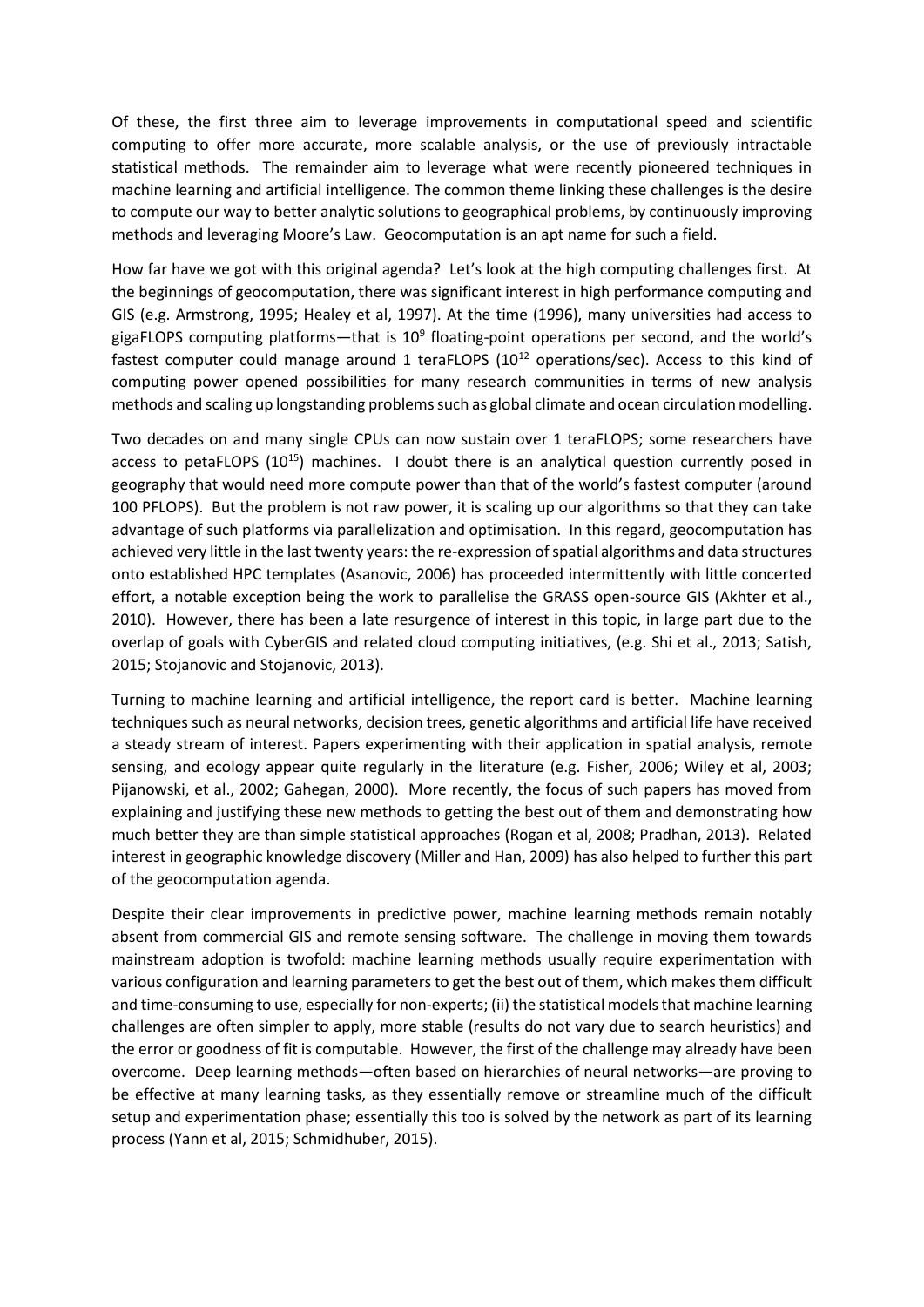Moving from machine learning to the reasoning and automating aspects of artificial intelligence (AI), the progress is slower. A review of the possibilities is provided by Wu and Silva (2010) and some of the practical benefits and challenges are discussed by Malerba et al, (2003).

On reflection, I believe the biggest contribution that geocomputation has made in the last twenty years is to encourage a generation of scholars to experiment with new computational methods and with their application to geographical problems. Given that geographers do not always have a strong background in computer science, some of these methods can be challenging to understand and difficult to apply. It is immensely rewarding to see that so many researchers have tried, succeeded, and made geographical analysis and modelling richer and more powerful as a result.

## *Mark Gahegan*

*Centre for eResearch and Deprtment of Computer Science, The University of Auckland, New Zealand.*

## **Geocomputation: a geographically weighted success story**

In the early 1980s there was interest in the association of cancer 'clusters' with supposed sources of radiation contamination. The media also was concerned with possible contamination arising from the nuclear waste reprocessing plant at Sellafield on the Cumbrian coast. The Black Advisory Committee (Black, 1984) concluded that the Sellafield plant was not connected with raised levels of leukaemia in Cumbria, but recommended re-analysis of local cancer registries. Stan Openshaw and colleagues at Newcastle University undertook the analysis, leading to his seminal paper (Openshaw et al, 1987) which appeared in the first volume of the fledgling *International Journal of Geographical Information Systems*.

Existing approaches had identified a source of radiation in the electromagnetic spectrum to determine whether the rate of morbidity around it was somehow higher than some national level. My recollection is that electricity substations were regarded as suspicious, as were electricity powerlines. But could the sources include telephone boxes or fish and chip shops.? The underlying issue was that no-one knew what the linkage might be.

Stan inverted the problem and decided that if he could determine where the excesses were centred, this might lead to more fruitful line of enquiry. Thus a *whole-map* statistic that suggested evidence *of* clustering was replaced by a *local* statistic that suggested *where* that clustering was located. The implementation led to a range of computational and statistical challenges but those do not diminish the importance of Openshaw et al (1987) and subsequent papers.

That was 30 years ago. We can see other stimuli to geographically-minded approaches. In the early 1970s, Emilio Casetti (1972) had conceived of regression parameters that might exhibit heterogeneity; his ideas were subsequently extended by John Paul Jones III (Jones and Casetti, 1993). Wilpen Gorr had experimented with parameter 'drift' in regression models at around the same time (Gorr and Olligschlaeger, 1994), and Luc Anselin had looked at both modelling spatial structure and local statistics, in particular local indicators of spatial association (Anselin,1995). Rogerson (1999) developed a local chi-square statistic to examine evidence for disease clustering in New York.

Work at Newcastle University in the early 1990s lead to the first paper on geographically weighted regression (Brunsdon et al, 1996). A subsequent book by the same authors (Fotheringham *et al*, 2002) consolidated their previous work and presented new material. A paper on GWR was also presented at the first geocomputation meeting at the University of Leeds. However, an early issue was software. We forget that Openshaw's GAM code was written for the IBM and Amdahl computers at Newcastle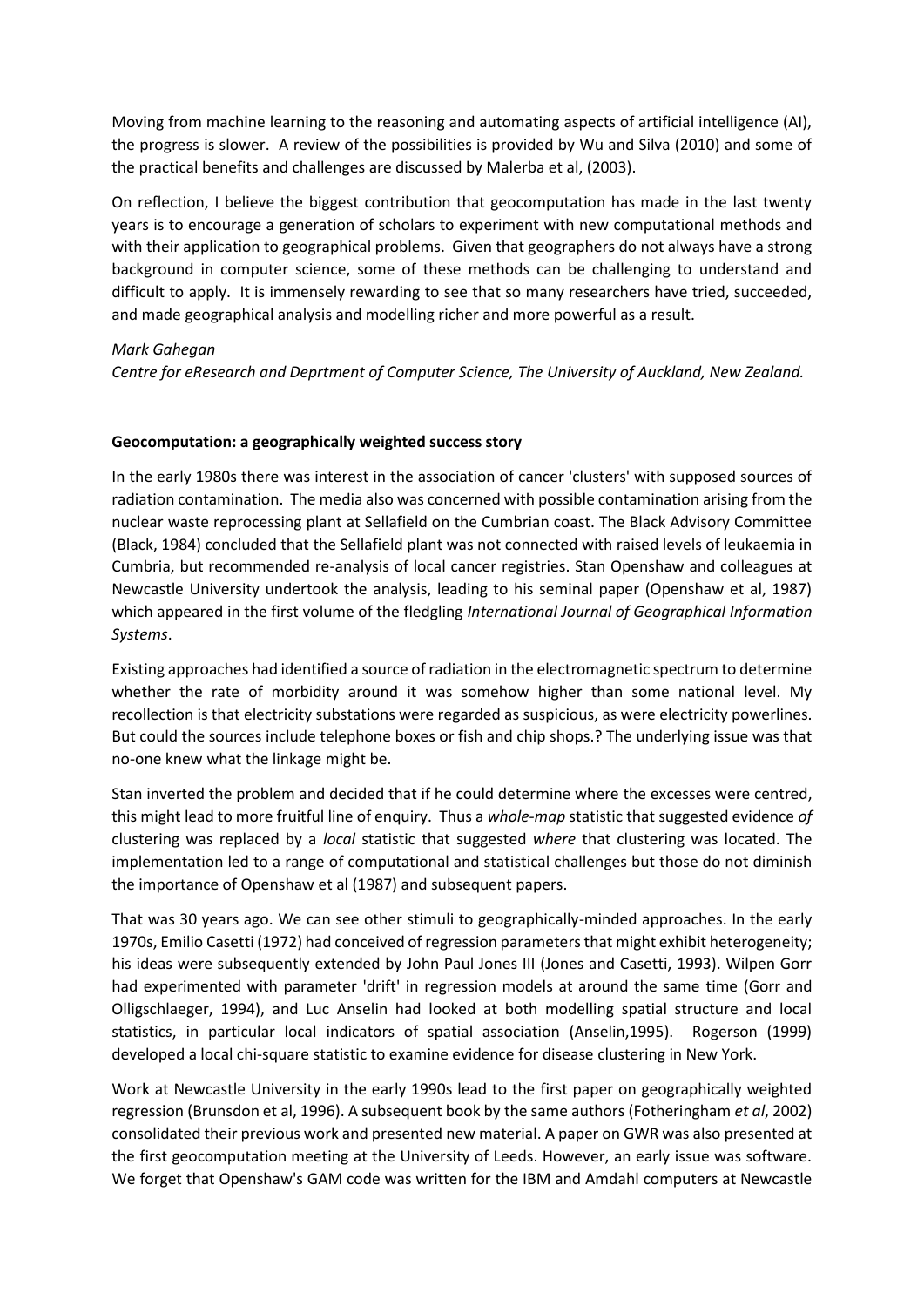University running a unique operating system developed at the University of Michigan. In the mid-1980s rapid data exchange involved a 12 inch diamater reel of magnetic tape and a courier service. Embryonic FORTRAN code for GWR was made available for potential users to download. Windows software for GWR was later available at cost from Newcastle University following the Fotheringham et al (2002) book launch. A more advanced Windows application has been available in the last few years.

The award of a Strategic Research Centre to the National University of Ireland Maynooth by Science Foundation Ireland provided an opportunity to develop the geographical weighting approach. The major output was a package of open source code for the R system: GWmodel (Lu *et al*, 2014; Gollini *et al*, 2015). This extends the previous developments considerably, and includes functions for univariate and bivariate analysis, generalised linear models, ridge regression, discriminant analysis and principal component analysis. Criticism of the susceptibility of GWR to collinearity among the predictor variables has been addressed by the development of locally compensated ridge regression (Gollini *et al*, 2015). The package also includes functions to allow the use of different distance metrics in the geographical weighting, including network distances and the Minkowski metrics.

Chris Brunsdon has observed that the Pearson correlation coefficient can be unpicked as a LISA. If the two variables x and y have been mean centred, then the values:

$$
r_i = \frac{x_i y_i}{\sqrt{\sum_{j=1}^{N} x_j^2 \sum_{j=1}^{N} y_j^2}}
$$

are the individual components that sum to the value of *r*. These can be plotted on a map to show which locations contribute the most, or least, to the value of the correlation coefficient. Such an approach complements the geographically weighted correlation functions in GWmodel. Recent work includes the development of geographically weighted correspondence matrices (Comber *et al*, 2016). GWR appears as a tool in the Spatial Statistics toolbox of ESRI's ArcGIS software, and for users of Quantum GIS, it is available in the SAGA freeware that installs alongside QGIS. There are versions in other packages (including spgwr and gwrr).

At the time of writing (early 2017) the search string *geographically weighted regression* returns 79600 hits in Google. It's a fitting tribute to a public health scare, a mainframe 'super computer' and a visionary academic.

# *Martin Charlton*

*National Centre for Geocomputation, National University of Ireland Maynooth*

### **Geocomputational Musings on Big Data**

There is a great deal excitement across many scientific communities about the new opportunities afforded by Big Data. For the geocomputation community, the potential lies in Big *Spatial* Data, and the opportunities to harness the increasing number of open data initiatives, new forms of data generated by citizens, the near ubiquitous capture of location, and the near permanent connectivity via web-enabled devices that allow data to be shared and uploaded.

Classically research is undertaken in the following way:

1. Formulate a research question.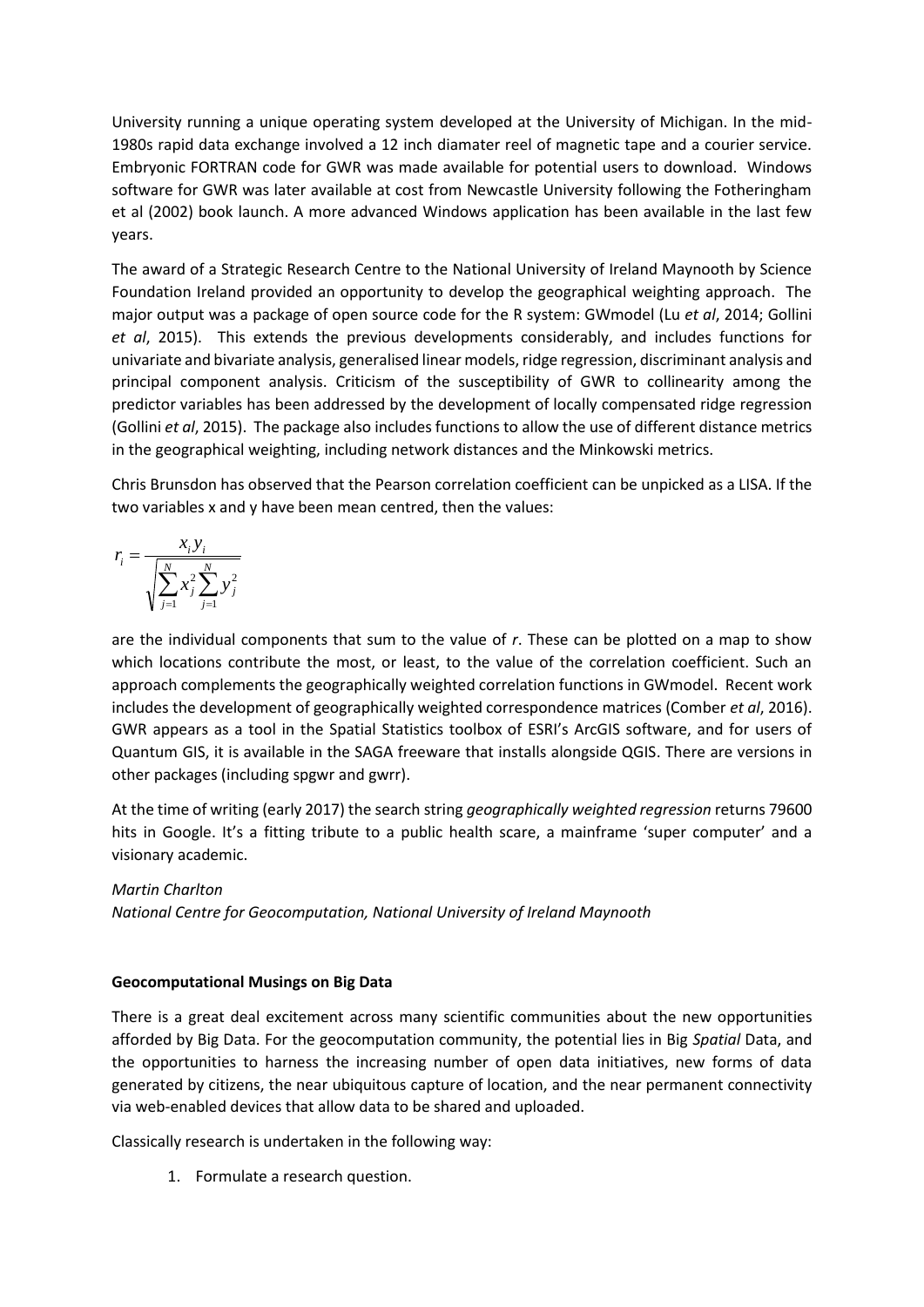- 2. Identify what data to collect and how to collect it.
- 3. Perform some statistical tests to determine whether any effects or associations arise due to random sampling errors.
- 4. Get an answer to the question.

Big data turns experimental design and its associated inferential theory on its head:

- 1. Collect lots of data about anything.
- 2. Perform some kind of data mining.
- 3. Get some kind of answer.
- 4. Decide what question it was an answer to.

A common theme is to allow the data to do their own talking, with the potential for data mining and machine learning to identify important but hidden associations of social or scientific interest:

Scouring databases and other data stores for insight is often compared to the proverbial search for a needle in a haystack, but ... big data turns that idea on its head … [and quoting Viktor Mayer-Schönberger] "With big data, we don't know what the needle is. We can let the data speak and use it to generate really intriguing questions" (Needle, 2015).

The idea is attractive but also empirically and theoretically naive. If research questions are not specified in at least some sense in advance, then the results of data mining risk being answers to arbitrary questions. If the aim is to find a needle in a haystack then making the haystack bigger does not make the job any easier, and if we don't know what kind of needle we are looking for, it helps even less. In the shadows of the Big Data paradigm is a need to revisit classic tools for statistical inference (Brunsdon, 2016). This is because of the ease with which spurious, nonsensical relationships and correlations between variables can be inferred through data mining, and because of the lack of rigorous statistical methods for analysing very large datasets, where statistical 'significance' is meaningless.

Paul Mather and Stan Openshaw summarised these concerns in a prescient way in 1974. Reflecting on the potential to analyse population census data using computers they suggested:

It might be far more profitable to postulate a certain pattern of factor loadings (and inter-factor correlations) and attempt to find **how far the hypothesis fits the data** that has been collected. This attitude should help prevent the **mindless approach** in which numbers of variables characterized only by the fact that they are all easily culled from census volumes or derived from two or three basic variables, **are picked over like cans on a rubbish tip**. (Mather and Openshaw, 1974, p290, emphasis added).

Geocomputation can play an important role in addressing these concerns. The process of big data analysis should be a process of investigation driven and supported by some sort of theoretical underpinning. Where these are absent, then analyses should proceed with reflective cycles of investigation and explanation, rather than simply data mining and hypothesis testing – it should be explorative detective work perhaps aided by visualisation. The importance of exploratory analyses cannot be overstated: they support the iterative development of theoretical constructs as the basis for analysis *and* to develop robust and reproducible big data analyses by looking for patterns (geographical and otherwise) through repeated experiment. For example, in the absence of theory this could be by randomly sampling the big data, identifying patterns, applying to other samples or to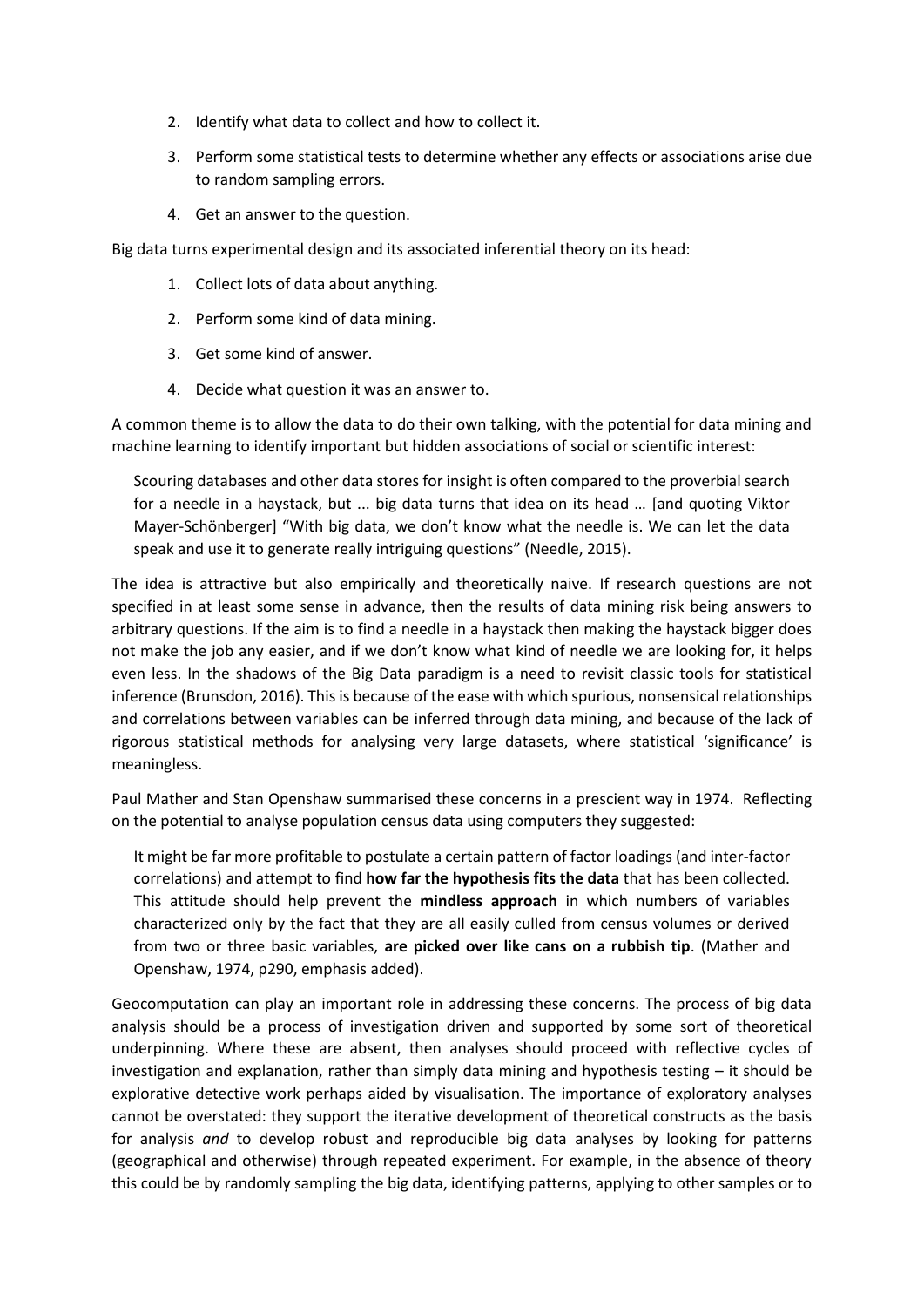the whole dataset, and then engaging with domain experts to anchor the results in a theoretical framework for the study.

In short, geocomputational analysis should be grounded in some idea of what questions are important. The reflexive process described above supports that identification. Big Data analyses should include a reflexive cycle of investigation and explanation, rather than data mining, repeat testing (exploring rather than fishing) and it should support the iterative development of theoretical constructs as the basis for analysis. Until we act in this way Big Data analyses will not help us to answer the Big Questions we currently have, nor identify new Big Questions deep in the Big Data.

*Lex Comber School of Geography, University of Leeds*

## **Big Data, Geocomputation and Geography**

Unlike some other areas of computer intensive programming, geocomputation has fallen somewhat short in delivering transparent models with practical, usable findings. This is perhaps disappointing in contrast to (a) the obvious application success in embodying core principles of spatial organisation in geographic information systems and (b) the vast streams of spatially and temporally referenced data that have become available in many applications areas.

In computational terms, it seems likely that this is because the geo-temporal frame that are subject to analysis are unbounded. 'Geographic' is commonly taken to imply scales from the architectural to the global and work presented at the very first geocomputation conference in 1996 illustrated that issues of scale and recursion opened up a seemingly infinite range of ways of framing representation of the world – in terms not only of form and process, but also statics and dynamics. Any representation of how the world looks and how it works is therefore necessarily partial, incomplete and, in temporal terms at least, open-ended. Contrast this with the closed system computational problems of, say, translating natural languages (where the system is bounded by finite dictionaries of words and grammatical structures), and it is perhaps unsurprising that the achievements of geocomputation are more muted. Piecemeal and partial models achieve piecemeal and partial outcomes and there is some inevitability that this wil be the case.

The 'geo-' prefix differs from its 'spatial' counterpart not just in the range of scales that it may describe, but also in its implied association with the unique place of the surface and near surface of Planet Earth. This fundamental distinction may have underpinned some of the 'GIS wars' between Openshaw and Taylor, and others in the 1990s (Openshaw, 1991; Schuurman, 2000) – analysis of the canals of Mars may meet the scale range criterion but does not fulfil the place criterion and as such, sensu stricto, does not qualify as geographic analysis. This distinction highlights that geography as a discipline brings tacit knowledge to understanding of places that are fundamentally unique accretions of the outcomes of past human and social processes. Representations of place need to provide an effective base for geocomputational analysis of the general effects of current and future geocomputational processes. This is because geographic objects of analysis are not simply locations in space but the accumulated outcomes of systems of networks and flows (see Batty 2013).

Understanding what 'place' is or at least how it can be effectively represented presents daunting application specific challenges. Clear conceptions of the nature of the geographic data are required, yet there must be some concern that geocomputation has acceded to wider tendencies in Big Data analysis to disregard the provenance and quality of the huge volume and variety of data that are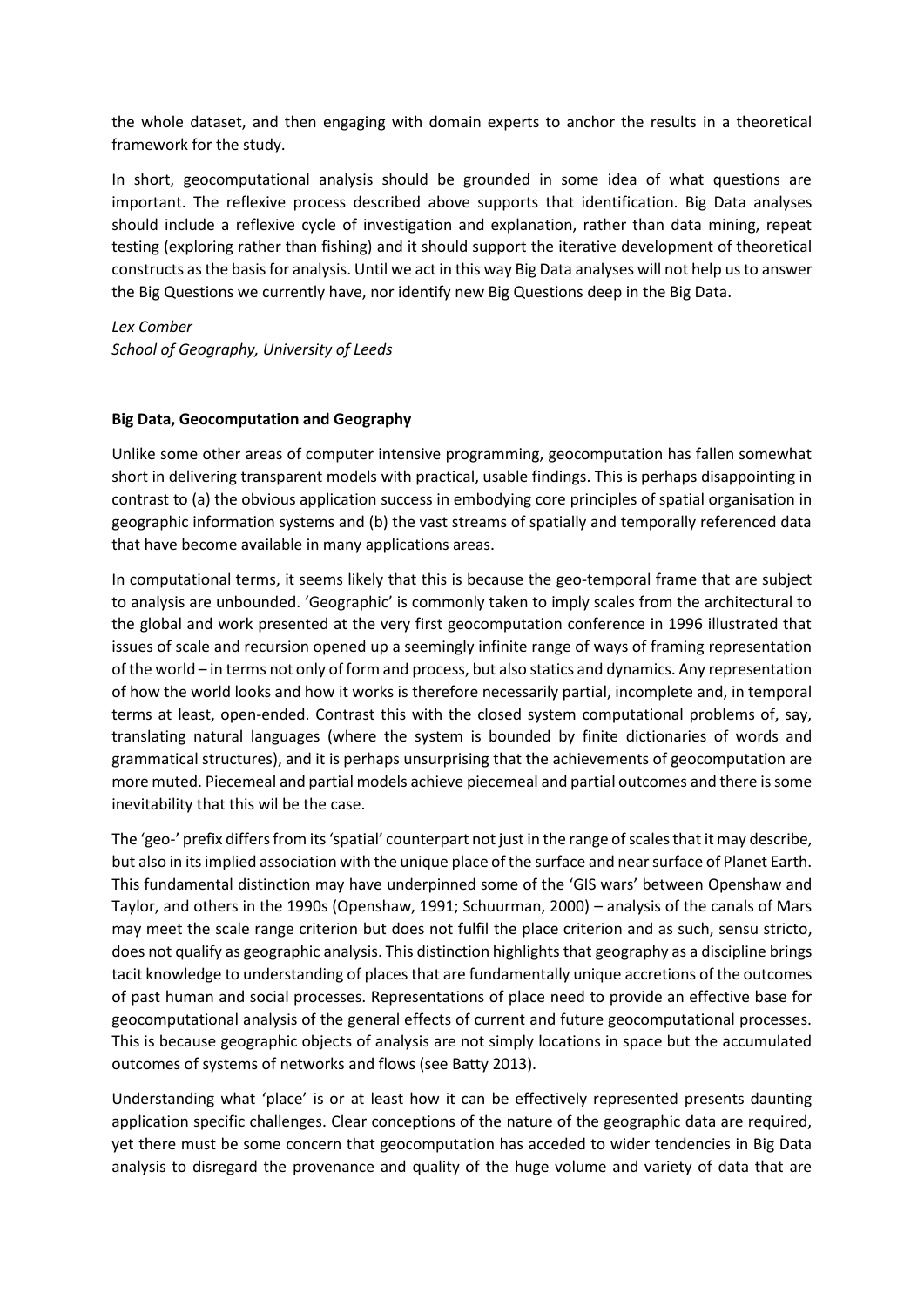available today. A generation ago students of social and environmental science were, it seems, much better versed in widely accepted scientific principles of research design, as well as the statistical apparatus of generalisation. This is not to say that there are never instances where the availability of billions of data points and ever greater data content cannot be a substitute for some vagaries of geographic coverage – sometimes there is a trade-off between the largely unknown biases of unconventional data but the spatial and temporal precisions that they can bring. But precision is not the same as accuracy, and representations of the world need to be accurate it they are not to prove biased, partial and potentially delusional.

How might geocomputation better respond to the challenges of a world in which is data rich but in which new forms of data do not provide anything that might be described as spatial data infrastructure? A first way is to better use what we know from conventional data sources that may be less detailed or up-to-date but which are of known provenance in terms of content and coverage. Machine-learning methods, for example, must be guided by clearly defined populations of interest. Geographical heuristics may be used to achieve the same ends. The richness and variety of Big Data make it possible to ground many more assumptions at highly disaggregate scales and, suitably triangulated with conventional framework data sources, draw inferences that are both robust and open to scrutiny. Current research using consumer data, which account for an increasing real share of all of the data collected about citizens, provides one relevant application area in this context (e.g. see cdrc.ac.uk).

### *Paul Longley*

*Department of Geography, University College London*

# **Reproducible Research, Quantitative Geography and Geocomputation**

A large proportion of practical quantitative work in geography relies on the analysis of data or on the running of simulation models. That analysis, and the results it generates, are the outcome of a process involving data verification, re-formatting, computer programming, modelling, data analysis and visualization. Many publications are created to share the results and to discuss their implications. It follows that the validity of the publications, and of future publications citing them depends on the validity of the initial work and on the analytical process. However, although the publication itself is widely available (in many current situations it is open access), details of the supporting activities - in particular, the data collected, the software code used and the exact stages of analysis - are often not available, or at least not easily traceable.

The term *reproducible research* (Claerbout 1992) is used to describe an approach which may be used to address this problem, and allow code and data to be easily accessed. Although not noted greatly in quantitative geography at the time of writing (but see Brunsdon and Singleton 2015) it has gained attention in a number of applied fields where quantitative data analysis is used, exemplified here by statistics (Buckheit and Donoho 1995; Gentleman and Temple Lang 2004), econometrics (Koenker 1996) and signal processing (Barni et al. 2007). The ultimate goal of reproducible research is that complete details of any reported results and the computation used to obtain them should be freely available, so that others following the same procedures and using the same data can obtain identical results. This approach is offered, for example, when using *Rmarkdown* - where data analysis code written in the R statistical programming language is incorporated into a text document. On viewing, the code is run and the output (either textual or graphical) is substituted into the document.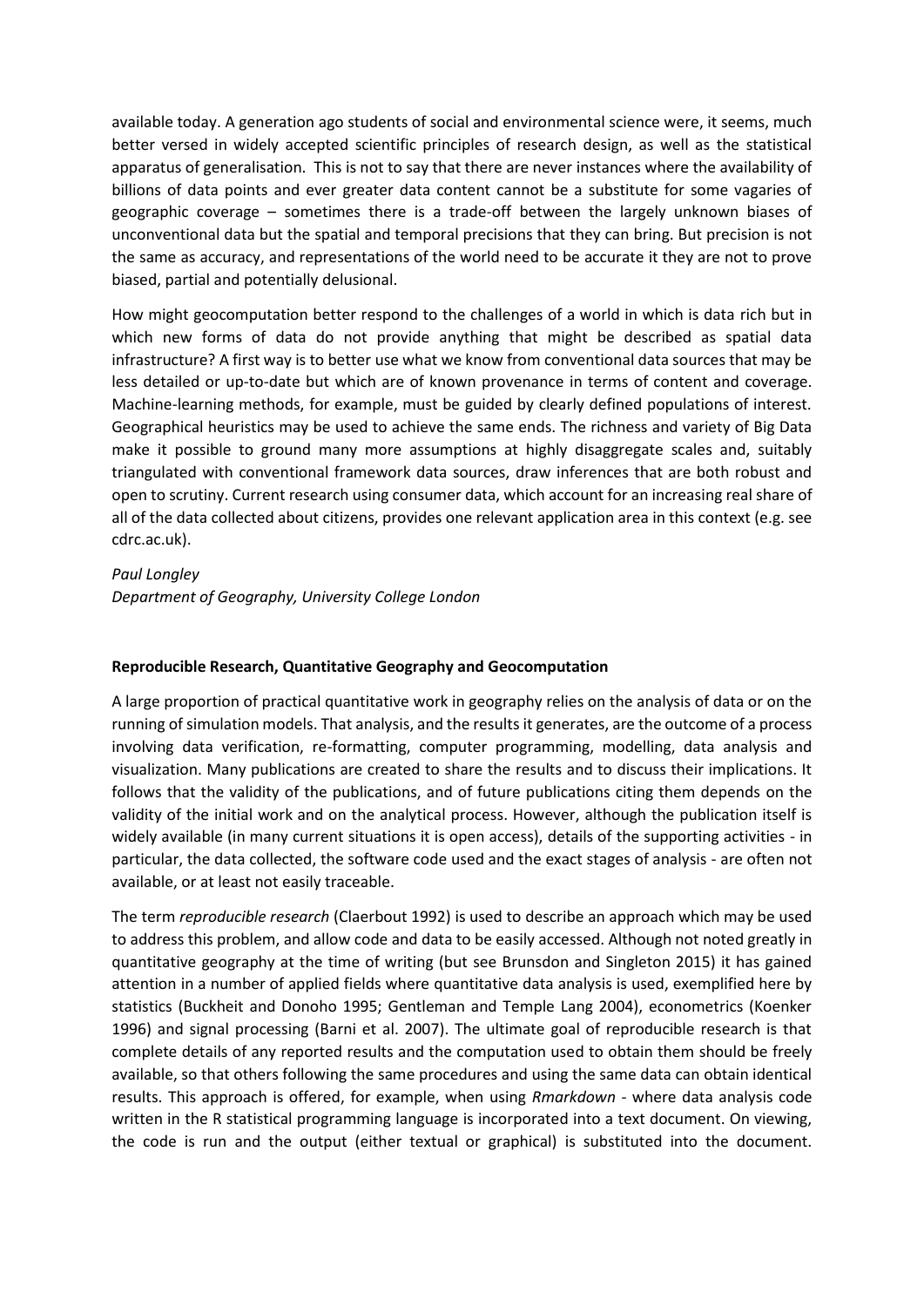Distributing documents in this way, together with sufficient information to access the data analysed facilitates an open and reproducible approach to data analysis and visualisation.

A strong case can be made for a focus on this topic in quantitative geography, geocomputation and spatial science. The practice allows others to scrutinise not only the data used as the basis for an analysis, but also the approach to the analysis itself, creating a platform for greater scrutiny and accountability. A large amount of work involving the analysis of geospatial data influences policy in many fields - health, climate change and crime prevention are a small but significant set of examples.

The key justification of a reproducible approach is precisely that: it can be reproduced and validated by others. However, there are additional benefits: Reproducible analyses can be compared: different approaches addressing the same hypothesis can be compared on the same data set, to assess the robustness of any conclusions drawn. Also, methods used are portable: code can be obtained from documents, allowing others to learn from other people, to apply the code to other data sets and to adapt the code for related problems. Finally, results may be updated in situations where updated versions of data are published (for example new census data) and methods applied to to the original data may be re-applied.

Thus there are several arguments for reproducibility in quantitative analysis of spatial data - not just for academics, and not just for the geocomputationally minded, but also for public agencies and private consultancies charged with analysing data that may influence policy. Recent work (Vandewalle, Kovačević, and Vetterli 2009) has shown that papers in a number of fields adopting reproducible approaches have higher impact and visibility.

Achieving reproducibility like this is clearly within reach in some situations, although there are also some challenges ahead, as the diversity, frequency and volume of geographically information increases. Even in situations where personal or sensitive information is analysed it could be argued that there are advantages to having 'domains of reproducibility' – that is, groups of people who are permitted to access this information adopting reproducible practices amongst themselves – so that internal scrutiny, and updating of analyses becomes easier. Adopting reproducibility calls for some changes in the practice of both analysts - in adopting reproducible practices, and learning new skills, and publishers - who in support of this would need to provide resources where reproducible document formats may be submitted, handled, distributed and viewed by a wide audience. However, such changes are already taking place in other disciplines – for example in the journal *Biostatistics* – so why not in the field of geocomputation?

# *Chris Brunsdon*

*National Centre for Geocomputation, National University of Ireland Maynooth*

### **Big Data, Agent-Based Modelling, and Smart Cities: A Triumvirate to Rival Rome**

Following the Big Data revolution (Mayer-Schönberger and Cukier, 2013), aspects of peoples' lives that have never before been documented are being captured and analysed through our use of smartphone applications, social media contributions (Croitoru et al., 2013; Malleson and Andresen, 2015), public transport smart cards (Batty et al., 2013), mobile telephone activity (Diao et al., 2016), debit card transactions, web browsing history, and so forth. Taken together, and supplemented with knowledge about the physical environment (air quality, temperature, noise, etc.), pedestrian footfall or vehicle counters (Bond and Kanaan, 2015), these data provide a wealth of *current* information about the world, especially cities. This "data deluge" (Kitchin, 2013) has spawned interest in 'smart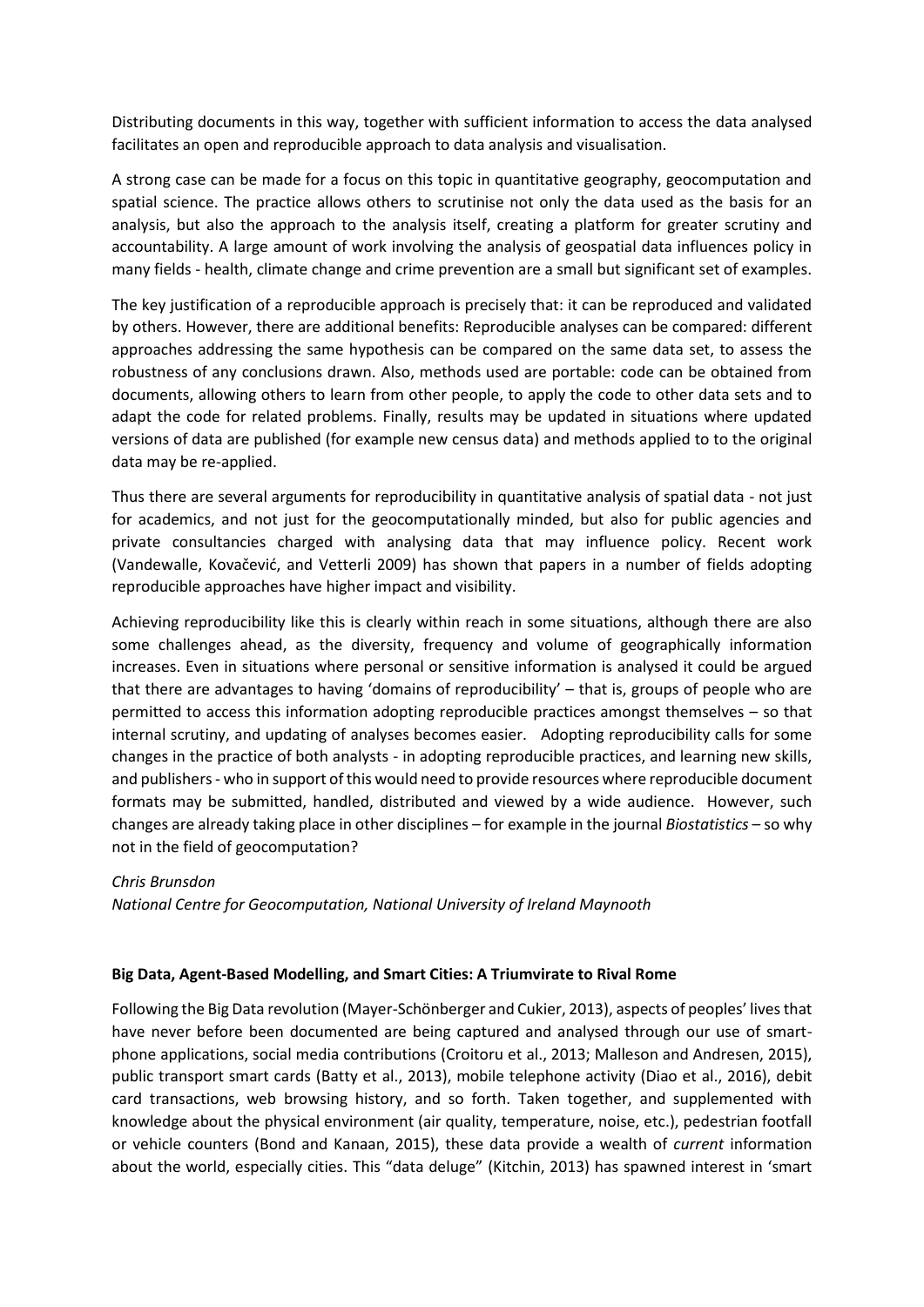cities'; a term that refers to cities that "are increasingly composed of and monitored by pervasive and ubiquitous computing" (Kitchin, 2014).

One aspect to smart cities, largely absent in the published literature, is the ability to forecast as well as to react. Whilst most initiatives inject real-time data, these data rarely are used to make real-time *predictions* about the future. Where 'forecasting' is an advertised capability of a smart city initiative, rarely is it explained in any detail. This might be due to the proprietary nature of many initiatives but it is equally likely that a lack of appropriate methods is at fault. Although 'black box' artificial intelligence methods are progressing rapidly, there is little evidence that these are being used to forecast future states of smart cities.

Perhaps agent-based modelling offers the missing component for predictive smart cities? Agent-based models (ABMs) simulate the behaviour of the individual components that drive system behaviour, so are ideally suited to modelling cities. A drawback with ABMs is that they require high-resolution, individual-level data to allow reliable calibration and validation, and traditionally these have been hard to come by. However, in the age of the smart city, this no longer is the case. Furthermore, ABMs are not 'black boxes'; the individual agents are imbued with behavioural frameworks that are (usually) based on sound behavioural theories. This makes it easier to dissect the models, as well as allowing a controller to manipulate the behaviour of the agents as required for a particular forecast. In addition, because many 'big' data sources are available in *real time*, there is the opportunity to calibrate models as soon as new data become available. This is akin to forecasting in fields such as meteorology, where the latest weather data are assimilated into running models to improve short-term predictions. This triumvirate of big data, agent-based modelling, and dynamic calibration has the potential to become the de facto tool for understanding and modelling urban systems.

There are, however, substantial methodological challenges that must be met, including developing the means to assimilate the data into models. Furthermore, engagement with smart devices is not heterogeneous across the population, so there is a risk that those individuals who choose not to use 'smart' technology will be forgotten about in simulations and planning processes. Simulations that are based on biased data have the potential to increase biases by presenting biased results that are then used to influence policy. For example, PredPol is an extremely popular predictive policing tool that is being purchased by police forces across the globe in order to predict where future crimes are going to take place. However, policing data are biased towards particular minorities as a result of where most policing activity already takes place, so the tool has the potential to increase those biases by sending more officers to areas that are already being heavily policed (Lum and Isaac, 2016). Any smart city modelling/forecasting tool must be able to mitigate against these risks.

To conclude, although smart city initiatives are numerous, very few can evidence an ability to create reliable forecasts of future city states. However, advances in spatial methods that fall under the umbrella of 'geocomputation' have the potential to create reliable forecasts of urban dynamics under a variety of conditions. There are ethical issues that must be considered but, if conducted safely, the triumvirate of agent-based modelling, big data, and dynamic calibration is extremely attractive.

#### *Nick Malleson School of Geography, University of Leeds*

### **ABM and Geocomputation: a thinly disguised rant**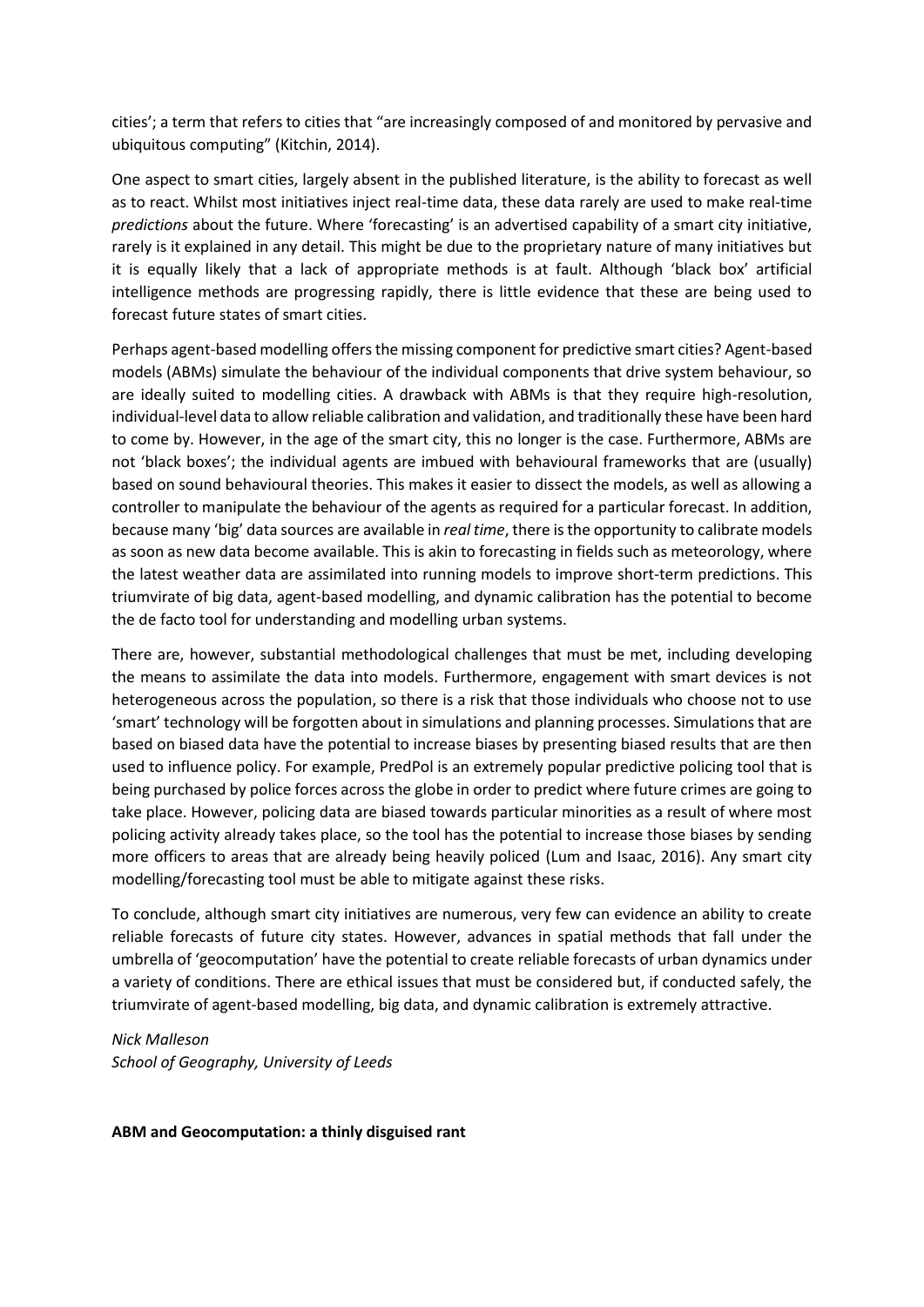One of the significant changes in the area of Geocomputation over the past 20 years has been a shift in focus from top-down aggregate models to individual bottom-up approaches. This has been accompanied by an increased recognition of the role that the individual plays in driving key social processes that form a significant part of geographical systems (Batty, 2013, O'Sullivan et al, 2012). Whilst the acknowledgement that individuals are important components of these systems is not new in itself, the ability to chart the consequences of individual decisions and behaviours on geographical systems is. These new insights have been made possible through the development of new individualbased modelling methodologies enriched through the proliferation of micro-level population and economic data.

An individual-based method that has seen great uptake by researchers within Geocomputation over the past 20 years is agent-based modelling (ABM) (Macal, 2016). ABM advocates an understanding of social and spatial phenomena through simulation at the individual level. By creating heterogeneous individuals who can interact with other individuals and the environment, we can track the emergence of new patterns or trends across a variety of spatial and temporal scales. The emphasis within these models on the individual makes ABM a natural framework to apply within social and geographical systems as evidenced through the dazzling array of applications that are continually appearing, ranging from disaster relief (Crooks and Wise, 2013) to social epidemiology (El-Sayed et al, 2012). This popularity has been cemented by increases in computer processing power, data storage, developments in computer programming languages and easily accessible frameworks that enable rapid development of models with minimal programming experience.

While ABM offers a potentially powerful way both to simulate and to understand geographical systems, there remain several important challenges that researchers in ABM, and Geocomputation more broadly, need to address. Firstly, creating an agent-based model that can simulate the processes occurring in the real system requires the behaviours and actions of individuals, as well as environmental influences to be captured and represented. Current practice is lacking with the majority of 'behavioural' frameworks sharing more commonality with mathematics and econometrics than psychology. A more explicit link between ABM and behavioural frameworks is needed if we are to capture the complexity around decision-making and chart their consequences. Secondly, capturing this level of complexity requires a vast amount of individual-level data covering 'softer' factors such as feelings and opinions, data that more traditional quantitative research (and spatial science) has ignored. While the appearance of big data has opened up new avenues of research allowing highly complex models to be constructed that are enriched by new insights and understanding, how we extract value and make sense of these new forms of data presents a considerable challenge.

A final, and possibly the biggest challenge that ABM faces is that of calibration and validation. Creating realistic individual-based models requires a significant amount of data with a corresponding amount required to confidently calibrate and validate. As Heppenstall et al. (2016) note, there is some irony that by pursuing the disaggregation of data to the individual it becomes near impossible (at present) to rigorously calibrate and validate such models. However, even if the data were available, appropriate methods have not yet been established nor developed for measuring and analysing individual agents that are part of a large dynamic and non-linear system (Batty and Torrens, 2005; Torrens, 2010). This absence of robust calibration and validation measures has precipitated the criticism of ABMs as 'toy models'. Until researchers can fully evaluate these models against real world systems, it is unlikely that they will make the transition from academia into policy-making.

What is clear is that researchers now have the data and tools at their disposal to examine geographical systems in unprecedented individual-level detail thus creating new knowledge and understanding about how these systems evolved and what the consequences of future individual behaviours are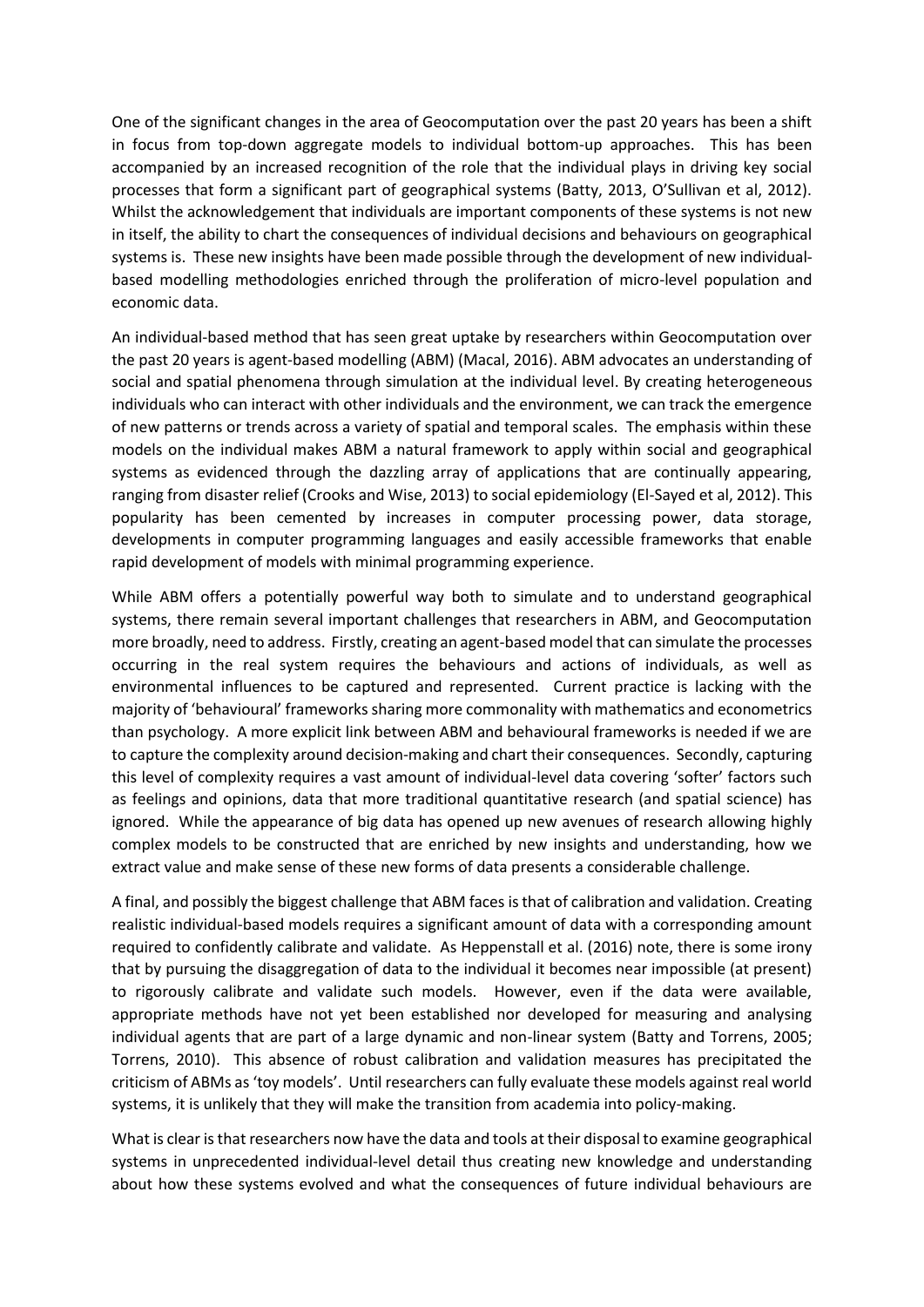likely to be. The challenge for geocomputation is twofold: how can we use new forms of data to understand how real people shape and are shaped by geographical processes; and how can we realistically simulate these processes within our models?

*Alison Heppenstall School of Geography, University of Leeds*

#### **Breaking-out of the ivory tower**

Over the past five years, a growth in geocomputational research has taken place away from academia, with many innovative new developments driven primarily by the commercial sector. In part this is their response to the opportunities arising through the emergence of big (geo)data in industry. These new forms of data challenge much of the pre-existing storage and processing infrastructure established at a time where contemporary "big data" did not exist. Unlike the traditional tasks of a database where a schema would be pre-defined and known, many applications exploring complex data sets require more flexible and adaptive technologies, and platforms such as Hadoop have been optimised for these purposes. There has been additional innovation from disciplines such as computer science around methods that use parallel optimisation, artificial intelligence, and supervised or unsupervised learning to translate data into useful insight. These methods may present a new epistemological approach within social science research (Kitchin, 2014) that challenges the frameworks of classical statistical inference long established.

Academia has been slow to keep pace and has not developed mechanisms that provide effective bidirectional dissemination of expertise and knowledge with industrial partners. This is regrettable because the potential benefits are not negligible. Beyond the pragmatic needs for innovation within the contemporary data economy, academia should be trying to engage more intensively with research activities of industry; conversely, industry should not underestimate the advantages of partnering with universities. Within the UK, the ESRC funded Consumer Data Research Centre (www.cdrc.ac.uk) makes an important step towards opening-up commercial data to academic users through secure data access facilities.

There has been significant growth in data science employment in roles requiring students who are geographically trained. For academia, this provides a significant constraint in attracting the most talented researchers and teachers (Rey, 2009). Although a challenge, the academic sector needs to do more to sell the benefits of research roles that include greater autonomy, more control over the destination and ownership of the outputs (including code), and the opportunity to work collaboratively across institutions without the shackles of protecting commercial interest. We take the view that academia needs to assume a more serious role as an incubator for innovation, where the knowledge, products and expertise developed as part of research activities can better be captured and have their exploitation supported in a way that generates a financial benefit to the researcher or teams involved. At the same time, academic institutions need to think carefully about how intellectual property generated by staff is captured and how these benefits may be shared, as well as how potential negative effects such as a reduction of open source development or reduced collaboration could be mitigated.

An increased interaction between industry and academia would make the latter more relevant to the former, and the former more useful and accessible to the latter, both to their mutual gain. We argue that the academic geocomputation community needs to engage more fully with some of the most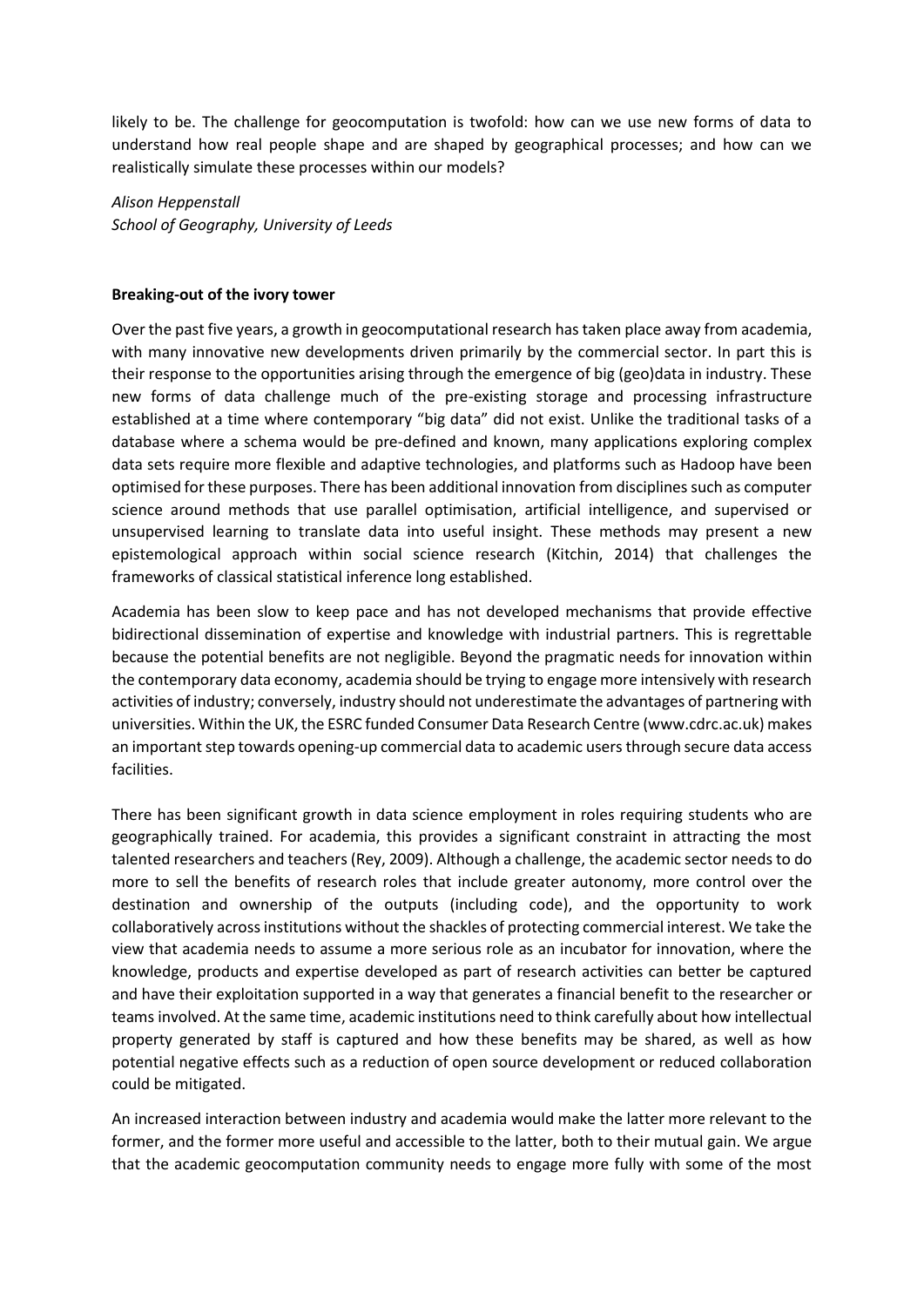recent developments in the nascent field of Data Science. As others have argued elsewhere (Johnson, 2014), this conversation can be strengthened through training and education. A more targeted delivery of core geocomputation concepts and methods in the context of the Data Science world would demonstrate the value of incorporating space and geographical context into cases where geography is relevant to the (data) question at hand. A close inspection of some of the main textbooks (Schutt and O'Neil, 2013; Peng and Matsui, 2015; Pierson et al., 2015; EMC, 2015) and courses (Franklin, 2014; Irizarry and Hicks, 2016, John Hopkins University, 2016) on Data Science reveals there is a growing body of elements that remain remarkably consistent across all of them. This "basic curriculum" of Data Science broadly is composed of the following three areas: computational tools/software engineering, statistical methods, supervised and unsupervised machine learning, and data visualization. In all of these, there is little to no mention of explicitly spatial methods or wider considerations concerning their applications. At best, what we find are some examples of elementary mapping.

To address this deficiency, we propose a curriculum of what we term Geographic Data Science (GDS). The main elements that we believe could extend Data Science into an explicitly spatial domain are the following: spatial databases and file formats (e.g. GeoJSON, PostGIS); Exploratory Spatial Data Analysis (ESDA), in particular local measures; geodemographic analysis and regionalization techniques; spatial econometrics and geographically weighted regression; point pattern analysis; and cartography. These are not typical of a standard undergraduate method course in the social sciences yet they represent the sorts of techniques that need to be learned if future academics are to have the skillsets that are needed to engage with geocomputation within and beyond our ivory towers.

*Alex Singleton and Daniel Arribas-Bel Department of Geography and Planning, University of Liverpool*

### **Geocomputation: conclusions, in way of catching breath**

Looking over the abstracts from the first GeoComputation conference, two things leap out: the aheadof-the-curve methodologies (machine learning; networks; web GIS; ABM; data-mining) and the breadth of applications areas. Geocomputation has been somewhat the victim of its own foresight in both: there are now tens of conferences in these methods and computational application areas. Nevertheless, one joy of the series is still being exposed to that breadth of techniques, both new and from other application areas.

Moreover, as Gahegan notes, the *idea* of geocomputation has proven even more important. Globally, staff, courses, and institutions are labelled geocomputational, or feel part of the subject. The *raison d'etre* of the series was to create a space for computation when quantitative geography was struggling against the "cultural turn" in geography. In many ways, its most important legacy is to allow people to hold their heads up and say "look, others elsewhere do this stuff; we should invest".

Nevertheless, in a world that has finally caught up, and where analysis and visualisation of spatial data are everywhere, it behoves us to ask "what now" for geocomputation?

First, there are issues to address. Our community gender balance is still poor and the traditional Anglo-American-Antipodean focus of the conferences is looking increasingly outdated. On teaching, Singleton and Arribas-Bel highlight the opportunity for clarifying geocomputation's unique-sellingpoints; we equally need to aim earlier, convincing children that coding is about more than making millions from an app and can be used to aid society. Finally, we need to manage our burgeoning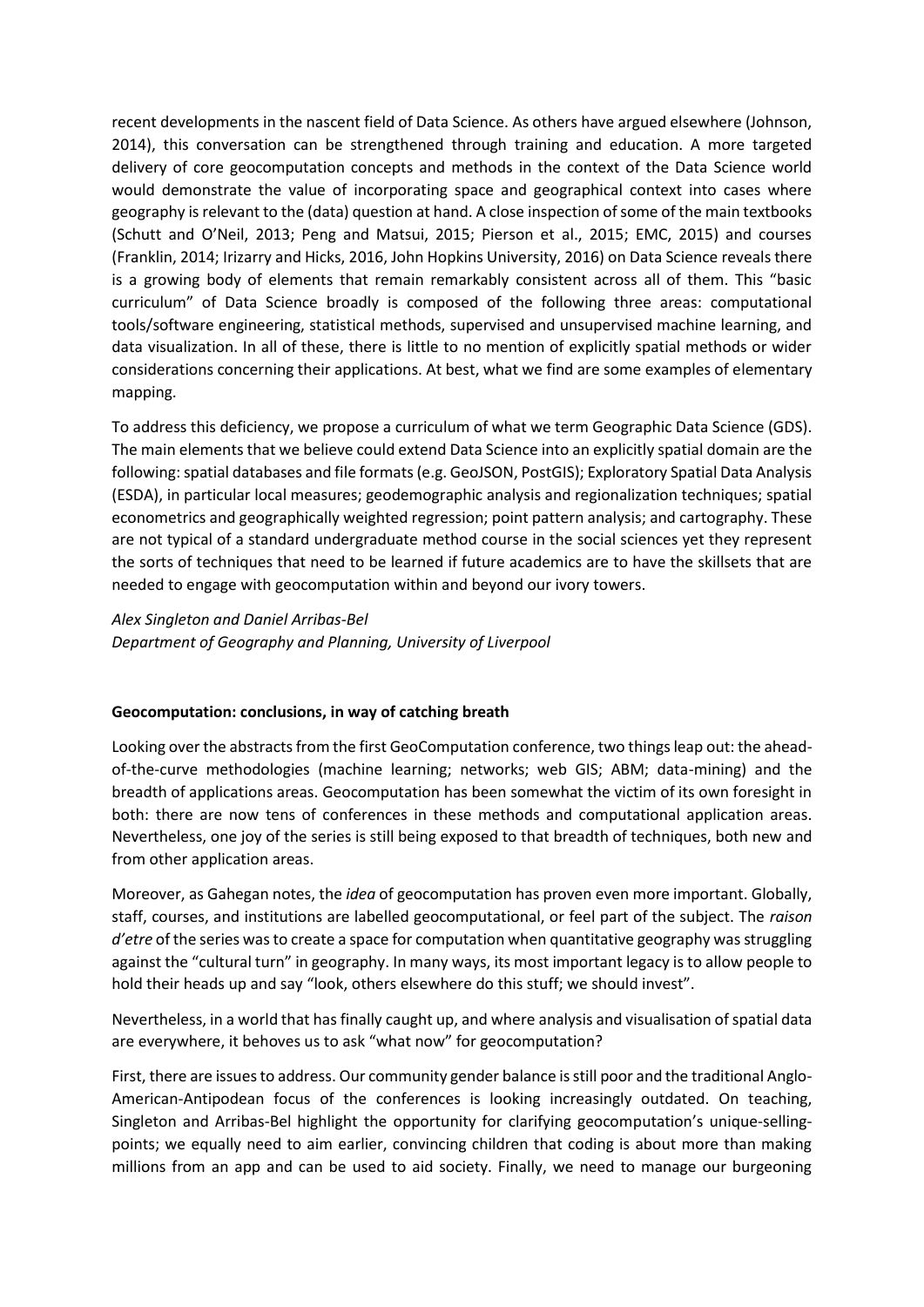knowledge (>1,350,000 academic papers p.a.; Björk *et al.* 2009; many useful to geocompers). Brunsdon highlights Open Source data and techniques, and we should consider knowledge management to avoid re-creation and to identify which new and old techniques are useful, as well as their pitfalls.

More positive are our potential contributions to ongoing efforts in core areas. Industry, Singleton and Arribas-Bel note, is now investing in geocomputation far more than academia but we can still bring three things to the table. Firstly, *rigor*: we understand how analysis works in ways easily forgotten outside academia; those three spatial data daemons – the Modifiable Areal Unit Problem, Spatial Autocorrelation, and the Ecological Fallacy – still catch-out the naïve, as, in modelling, do Equifinality and Error Propagation. Secondly, *sympathy*: current solutions are driven by those with a narrow understanding of the world. Geocomputationalists are uniquely trained in the technical skills needed, but also a nuanced understanding of global systems. Thirdly, our breadth brings *imagination*: free from traditional subject boundaries, we can make unusual links and identify interesting opportunities.

Finally, we need to detail the future, as 21 years ago, and get at it, considering where spatially sensitive computing can make the world a safer, sustainable, and more satisfying place. Questions surround *data understanding and use*: Comber highlights re-negotiation of significance in a Big Data world, while Malleson notes the potential for dynamic data (and we might note for global social modelling); both demand thought on the social, political, and analytical *uses* of data. Beck, in 1987, appositely noted the important question is not how we predict the future using present parameters, but how we pick those needed to make it a *better* one. We also need to think more about how we track and display error and uncertainty associated with dynamic systems. As Heppenstall requests, *human experience* needs centring in our work: advances are waiting in capturing the emotional and belief-centred relationships between society and space. We also need to help develop a new politics of public duty and support in a world led increasingly by individual-level data and algorithms. As Longley notes, *space and place* are still key, but need updating with work on shared virtual and augmented realities, and their crossovers with the internet of things and telepresences. There's work needed on the emergent features of interconnected human systems – parallel economies and the influence of new and old media most urgently – but there's deep potential in understanding, visualising, and embedding the human experience as a node in a complex of interconnected flows. In AI, interactions with bots in complex social spaces, online and off, need elucidating, and geocomputation has a role to play in moving from machine learning to reasoning, as we attach structures and metaphors about the world to recognised objects. Finally, we have a place in *sustainability*: from resource optimisation to modelling planetary evolution and terraforming. In each area: human dynamics; experiences; uses of space; and interactions with the environment, we need those core principles: rigor, sympathy, and imagination, which promise insight and innovation in an exciting world of opportunities. If the last 21 years has seen the world catching up with us, the next 21 years should, with a fair wind and a strong heart, see us carry the world onwards.

#### *Andy Evans*

*International Geocomputation Conference Series Steering Group University of Leeds*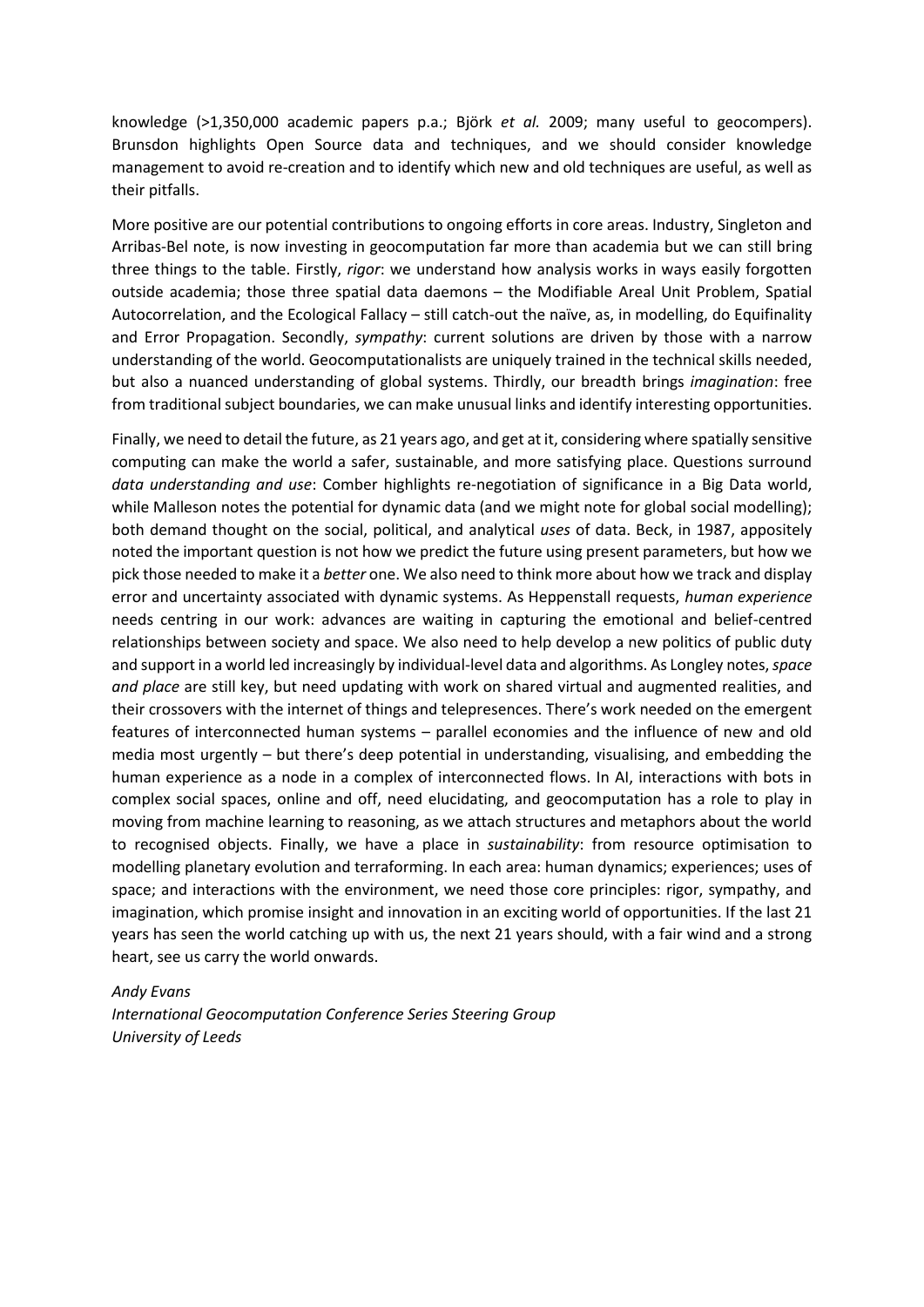## **References**

Akhter S, Aida K, Chemin Y, 2010, "GRASS GIS on high performance computing with MPI, OpenMP and Ninf-G programming framework" *International Archives of the Photogrammetry, Remote Sensing and Spatial Information Science* **38**, 580–585

Anselin L, 1995, "Local indicators of spatial association – LISA" *Geographical Analysis* **27** 93–115

Antenucci J, 1989, Technical updates of geographic information. In *National Association of Counties Conference Workshop* (Cincinnati, OH)

Armstrong MP, 1995, "Is there a role for high performance computing in GIS?" *Journal of the Urban and Regional Information Systems Association* **7** 7–10

Asanovic K, Bodik R, Catanzaro BC, Gebis JJ, Husbands P, Keutzer K, Patterson DA, Plishker WL, Shalf J W, Williams S, Yelick KA, 2006, "The landscape of parallel computing research: A view from Berkeley" Technical Report UCB/EECS-183 (Electrical Engineering and Computer Sciences Department, University of California, Berkeley)

Barni M, Perez-Gonzalez F, Comesaña P, Bartoli G, 2007, "Putting Reproducible Signal Processing into Practice: A Case Study in Watermarking." 2007 IEEE International Conference on Acoustics, Speech and Signal Processing (Honolulu, HI) doi: 10.1109/ICASSP.2007.367306

Batty M, 2013, *The New Science of Cities* (Cambridge MA, MIT Press)

Batty M, Manley E, Milton R, Reades J, 2013, "Smart London", in Bell S and Paskins J (eds.) *Imagining the Future City: London 2062* (London, Ubiquity Press) 31–40

Batty M, Torrens, PM, 2005, "Modelling and Prediction in a Complex World" *Futures* **37** 745–766

Beck MB, 1987, "Water quality modeling: A review of the analysis of uncertainty" *Water Re-source Research* **23(8)** 1393–1442

Björk B-C, Roos A, Lauri M, 2009 "Scientific journal publishing: yearly volume and open access availability", *Information Research* **14(1)** Paper 391 http://InformationR.net/ir/14-1/paper391.html [Accessed April 5 2017]

Black D, 1984, *Investigation of the possible increased incidence of cancer in West Cumbria. Report of the Independent Advisory Group* (London, HMSO)

Bond R, Kanaan A, 2015, "MassDOT Real Time Traffic Management System", in Geertman S, Ferreira J, Goodspeed R, Stillwell J (eds.), *Planning Support Systems and Smart Cities* (Cham, Switzerland, Springer) 471–488

Brunsdon C, 2016, "Quantitative methods II Issues of inference in quantitative human geography" *Progress in Human Geography* doi 10.1177/0309132516648020

Brunsdon C, Fotheringham AS, Charlton M, 1996, "Geographically weighted regression: a method for exploring non-stationarity" *Geographical Analysis* **28** 281–98

Brunsdon C, Singleton A, (ed.) 2014, *Geocomputation: A Practical Primer* (Sage, London)

Brunsdon C, Singleton A, 2015, "Reproducible Research: Concepts, Techniques and Issues," in Brunson C, Singleton A (eds.) *Geocomputation: A Practical Primer* (London, Sage) 254–64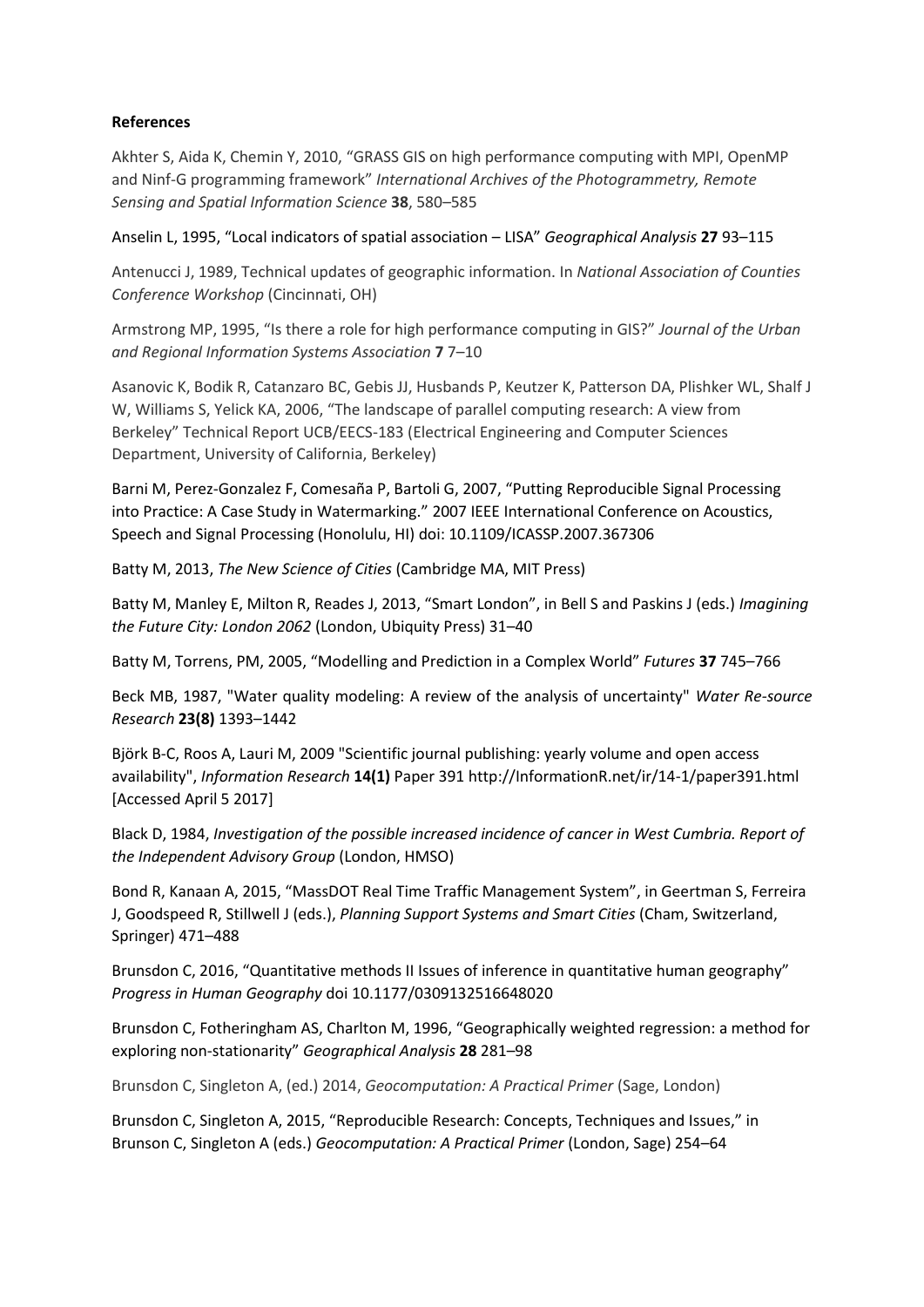Buckheit JB, Donoho DL, 1995, "WaveLab and Reproducible Research" Technical Report 474 (Department of Statistics, Stanford University)

Casetti E, 1972, "Generating models by the expansion method: applications to geographic research" *Geographical Analysis* **4** 81–91

Claerbout J, 1992, "Electronic Documents Give Reproducible Research a New Meaning" Society of Exploration Geophysicists Conference, New Orleans http://dx.doi.org/10.1190/1.1822162 [Accessed March 24 2017]

Comber A, Brunsdon CF, Charlton M, Harris P, 2016, "Geographically weighted correspondence matrices for local change analyses and error reporting: mapping the spatial distribution of errors and change" *Remote Sensing Letters*, DOI: [dx.doi.org/10.1080/2150704X.2016.1258126](http://dx.doi.org/10.1080/2150704X.2016.1258126)

Couclelis H, 1998, "Geocomputation and space" *Environment and Planning B* **25** 41–47

Croitoru, A, Crooks A, Radzikowski J, Stefanidis A, 2013, "Geosocial gauge: A system prototype for knowledge discovery from social media" *International Journal of Geographical Information Science* **27** 2483–2508

Crooks AT, Wise S, 2013, "GIS and Agent-Based models for Humanitarian Assistance" *Computers, Environment and Urban Systems* **41** 100–111

Diao M, Zhu Y, Ferreira J, Ratti C, 2016, "Inferring individual daily activities from mobile phone traces: A Boston example" *Environment and Planning B: Planning and Design* **43** 920–940

El-Sayed AM, Scarborough P, Seemann L, Galea S, 2012, "Social network analysis and agent-based modelling in social epidemiology" *Epidemiologic Perspectives and Innovations* **9** 1

EMC, Education Services, 2015, *Data Science and Big Data Analytics: Discovering, Analyzing, Visualizing and Presenting Data* (New York, Wiley)

Fischer MM, 2006, "Computational neural networks — tools for spatial data analysis", in Fischer MM (ed.) *Spatial Analysis and GeoComputation: Selected Essays* (Berlin, Springer) 79–102

Forer P, 1978, "A Place for Plastic Space?" *Progress in Human Geography* **2** 230–267

Fotheringham AS, Brunsdon C, Charlton M, 2002, Geographically Weighted Regression: the analysis of spatially varying relationships (Chichester, Wiley)

Franklin M, 2014, "Introduction to Data Science - UC Berkeley 2014" <http://amplab.github.io/datascience-sp14/> [Accessed March 24 2017]

Gahegan M, 1999, "Guest Editorial: What is Geocomputation?" *Transactions in GIS* **3** 203–206

Gahegan M, 2000, "On the application of inductive machine learning tools to geographical analysis" *Geographical Analysis* **32** 113–139

Gentleman R, Temple Lang D, 2004, "Statistical Analyses and Reproducible Research" *Bioconductor Project Working Papers* Working Paper 2 http://biostats.bepress.com/bioconductor/paper2 [Accessed March 24 2017]

Gollini I, Lu B, Charlton M, Brunsdon C, Harris P, 2015, "GWmodel: An R Package for exploring spatial heterogeneity using geographically weighted models" *Journal of Statistical Software* **63** 1–50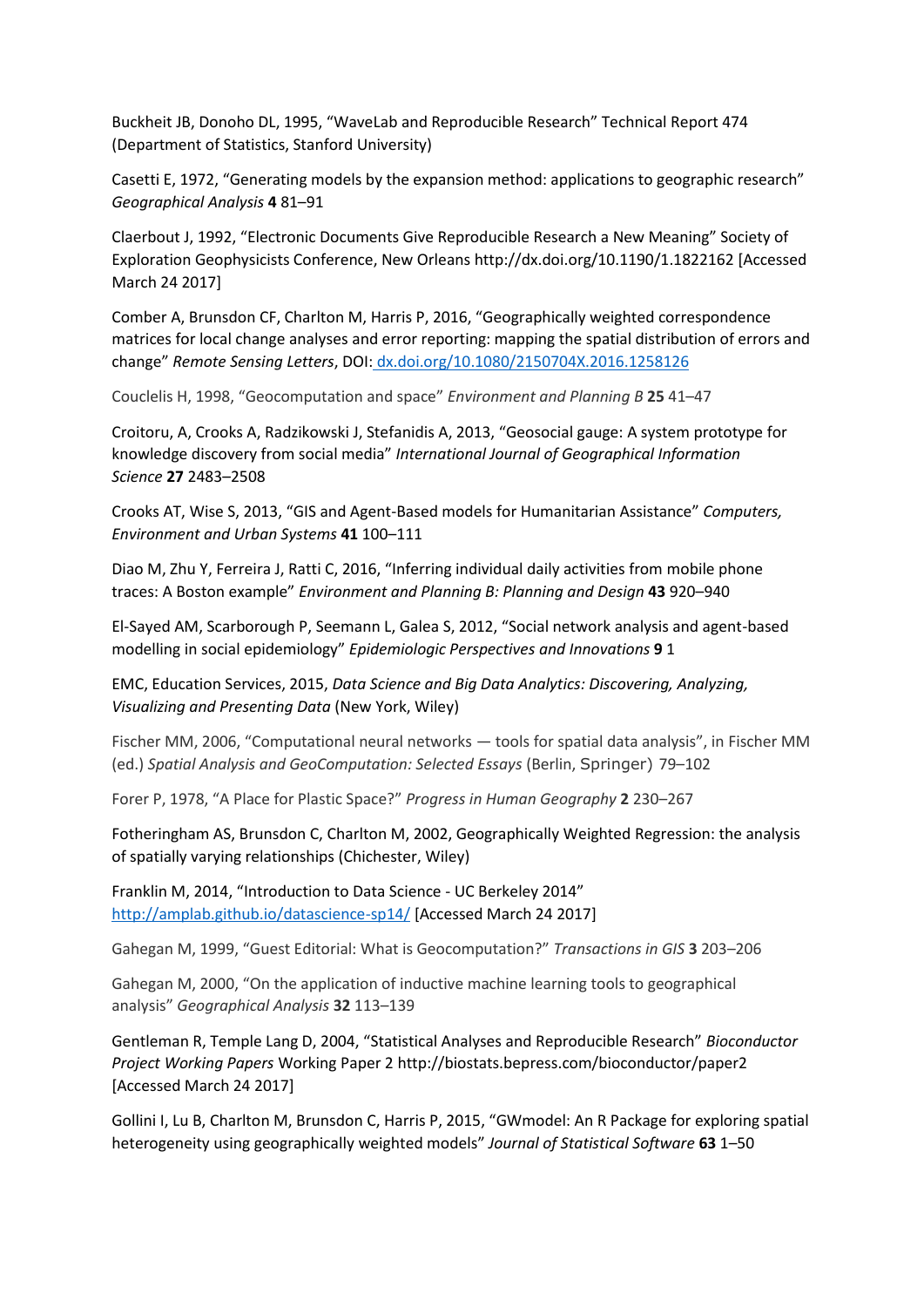Goodchild MF, 1992, "Geographical information science" *International Journal of Geo-Information Systems* **6** 31–45

Gorr WL, Olligschlaeger AM, 1994, "Weighted spatial adaptive filtering: Monte Carlo studies and application to illicit drug market modelling" *Geographical Analysis* **26** 67–87

Gould P, 1970, "Is *statistix inferens* the geographical name for a wild goose?" *Economic geography* **46** 439–448

Healey R, Dowers S, Gittings B, Mineter MJ, (eds.) 1997, "*Parallel Processing Algorithms For GIS"* (CRC Press, London)

Heppenstall A, Malleson N, Crooks AT, 2016, "'Space, the Final Frontier': How Good are Agent-based Models at Simulating Individuals and Space in Cities?" *Systems* **4** 9

Irizarry R, Hicks S, 2016, "Introduction to Data Science: BIO 260 and CSCI E107 - Harvard University" <http://datasciencelabs.github.io/2016/> [Accessed March 24 2017]

John Hopkins University, 2016, "Coursera Data Science Specialization" <https://www.coursera.org/specializations/jhu-data-science> [Accessed March 24 2017]

Johnston RJ, Gregory D, Pratt G, Watts M, (eds.) 2000, *The Dictionary of Human Geography* (4th edition) (Blackwell, Oxford)

Jones JP III, Casetti E, 1992, *Applications of the Expansion Method* (London, Routledge)

Kitchin R, 2013, "Big data and human geography: opportunities, challenges and risks" *Dialogues in Human Geography* **3** 262–267

Kitchin R, 2014, "The Real-Time City? Big Data and Smart Urbanism" *GeoJournal* **79** 1–14

Kitchin R, 2014, *The Data Revolution: Big Data, Open Data, Data Infrastructures and Their Consequences* (London, Sage)

Koenker R, 1996, "Reproducible Econometric Research" (Department of Econometrics, University of Illinois)

Longley P, 2000, "Geocomputation", in Johnston RJ, Gregory D, Pratt G, Watts M (eds.) *Dictionary of Human Geography* (Fourth Edition) (Oxford, Blackwell) 296–7.

Lu B, Harris P, Charlton M, Brunsdon C, 2014, "The GWmodel R package: further topics for exploring spatial heterogeneity using geographically weighted models" *Geo-spatial Information Science* **17** 85– 101

Lum K, Isaac W, 2016, "To predict and serve?" *Significance* **13** 14–19

Lynch MP, 2016, *The Internet of Us: Knowing More and Understanding Less in the Age of Big Data* (Liveright, New York)

Macal CM, 2016, "Everything You Need to Know About Agent-based Modelling and Simulation" *Journal of Simulation* **10** 144–156

Malerba D, Esposito F, Lanza A, Lisi FA, Appice A, 2003, "Empowering a GIS with inductive learning capabilities: the case of INGENS" *Computers, Environment and Urban Systems* **27** 265–281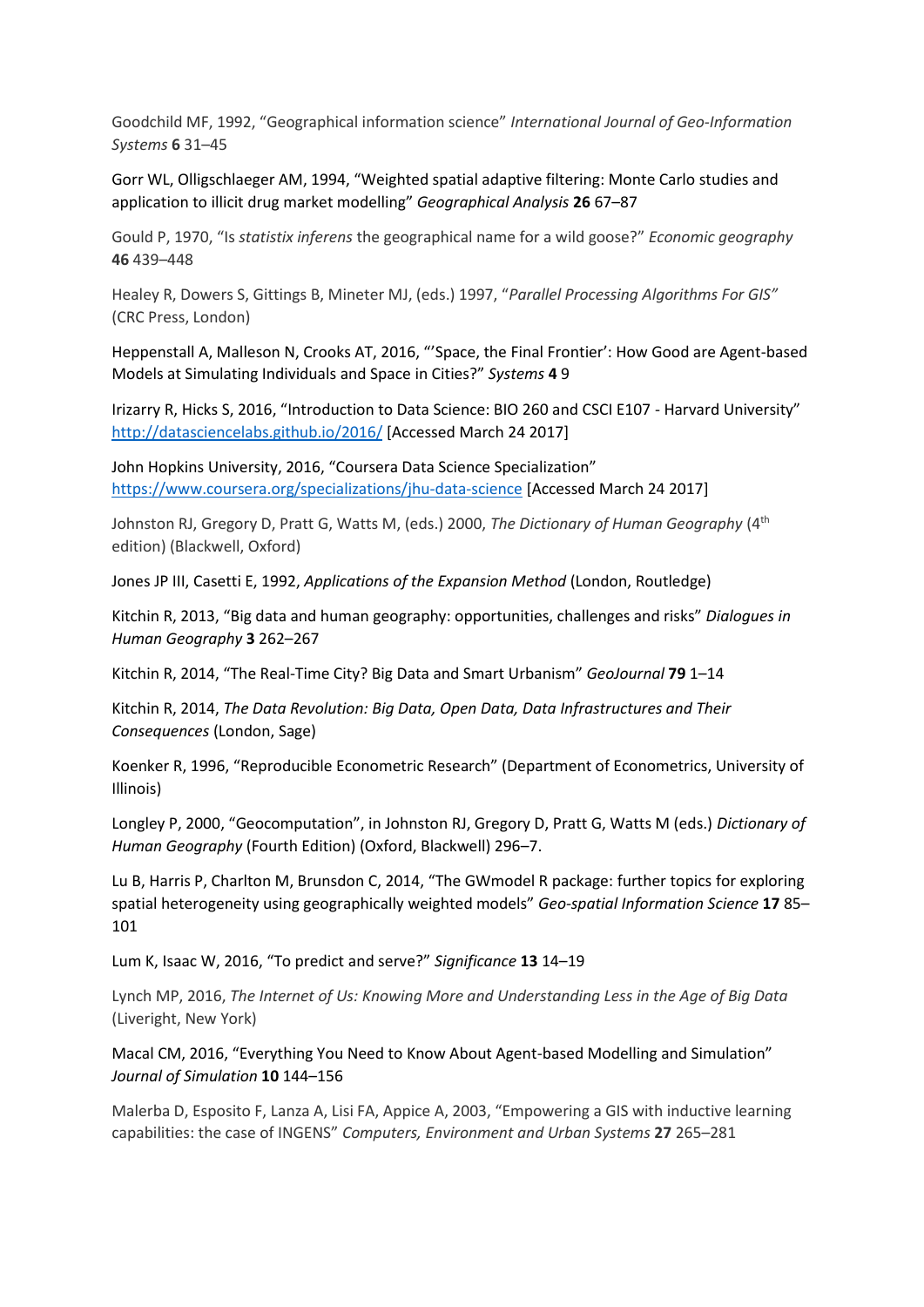Malleson N, Andresen MA, 2015, "The impact of using social media data in crime rate calculations: Shifting hot spots and changing spatial patterns" *Cartography and Geographic Information Science* **42** 112–121

Mather P and Openshaw S, 1974, "Multivariate methods and geographical data" *Journal of the Royal Statistical Society Series D* **23** 283–308

Mayer-Schönberger V, Cukier K, 2013, *Big Data: A Revolution That Will Transform How We Live, Work and Think* (London, John Murray)

Miller HJ, Jiawei H, (eds.) 2009, *Geographic data mining and knowledge discovery* (CRC Press, New York).

Needle D, 2015, *Big Data's Value Much Larger than Specific Business Questions*. http://datainformed.com/big-datas-value-much-larger-than-specific-business-questions [Accessed February 6 2017]

O'Sullivan D, Millington J, Perry G, Wainwright J, 2012, "Agent-Based Models – Because They're Worth It?" in Heppenstall AJ, Crooks AT, Batty M, See LM (eds.) *Agent-based Models of Geographical Systems* (New York, Springer)

Olsson G 1969 "Inference problems in locational analysis", in Cox K, Golledge RG (eds.) *Behavioral Problems in Geography*, Northwestern Studies in Geography **17** 14–34 (Department of Geography, Northwestern University, Evanston, IL)

Openshaw S, 1991, "A view on the GIS crisis in geography, or, using GIS to put Humpty-Dumpty back together again" Environment and Planning A **23** 621–628

Openshaw S, Abrahart RJ, 1996, "GeoComputation", presented at the *First international Conference on GeoComputation*:<http://www.geocomputation.org/1996/abs072.htm> [Accessed March 24 2017]

Openshaw S, Charlton M, Wymer C, Craft A, 1987, "A mark I geographical analysis machine for the automated analysis of point data sets" *International Journal of Geographical Information Systems* **1** 359–77

Peng R, Matsui E, 2015, *The Art of Data Science*[. https://leanpub.com/artofdatascience](https://leanpub.com/artofdatascience) [Accessed March 24 2017]

Pierson L, Swanstrom R, Anderson C, 2015, *Data Science for Dummies* (New York, Wiley)

Pijanowski BC, Brown DG, Shellito BA, Manik GA, 2002, "Using neural networks and GIS to forecast land use changes: a land transformation model" *Computers, Environment and Urban Systems* **26** 553–575

Pradhan B, 2013, "A comparative study on the predictive ability of the decision tree, support vector machine and neuro-fuzzy models in landslide susceptibility mapping using GIS" *Computers & Geosciences* **51** 350–365

Rey SJ, 2009, "Show me the code: spatial analysis and open source" *Journal of Geographical Systems* **11** 191–207

Rogan J, Franklin J, Stow D, Miller J, Woodcock C, Roberts D, 2008, "Mapping land-cover modifications over large areas: A comparison of machine learning algorithms" Remote Sensing of Environment **112** 2272–2283